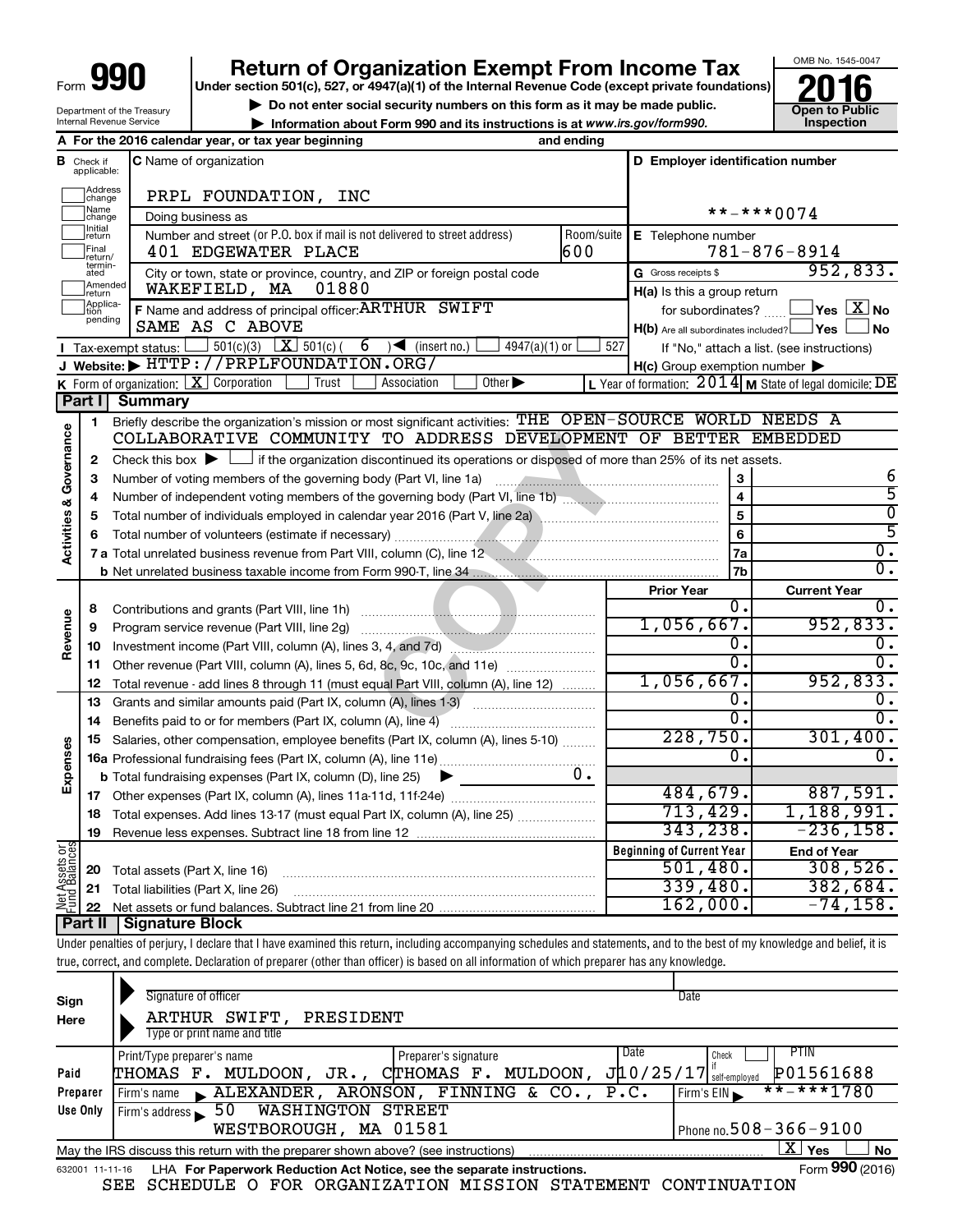|              | PRPL FOUNDATION, INC<br>Form 990 (2016)                                                                                                      | **-***0074                               | Page 2                  |
|--------------|----------------------------------------------------------------------------------------------------------------------------------------------|------------------------------------------|-------------------------|
|              | Part III   Statement of Program Service Accomplishments                                                                                      |                                          |                         |
|              |                                                                                                                                              |                                          | $\overline{\mathbf{x}}$ |
| 1            | Briefly describe the organization's mission:<br>THE MISSION OF THE FOUNDATION IS TO: (A) DEVELOP, SUPPORT, PROTECT AND                       |                                          |                         |
|              | PROMOTE AN OPEN-SOURCE, COMMUNITY-DRIVEN CONSORTIUM FOCUSED ON THE                                                                           |                                          |                         |
|              | MIPS ARCHITECTURE AND ECOSYSTEM, AND OPEN TO OTHER ARCHITECTURES, WITH                                                                       |                                          |                         |
|              | A FOCUS ON ENABLING NEXT-GENERATION DATACENTER-TO-DEVICE, PORTABLE                                                                           |                                          |                         |
| $\mathbf{2}$ | Did the organization undertake any significant program services during the year which were not listed on the                                 |                                          |                         |
|              | prior Form 990 or 990-EZ?                                                                                                                    | $\overline{\mathsf{Yes} \mathbb{X}}$ No  |                         |
|              | If "Yes," describe these new services on Schedule O.                                                                                         |                                          |                         |
| 3            | Did the organization cease conducting, or make significant changes in how it conducts, any program services?                                 | $\sqrt{}$ Yes $\sqrt{}\,\overline{X}$ No |                         |
|              | If "Yes," describe these changes on Schedule O.                                                                                              |                                          |                         |
| 4            | Describe the organization's program service accomplishments for each of its three largest program services, as measured by expenses.         |                                          |                         |
|              | Section 501(c)(3) and 501(c)(4) organizations are required to report the amount of grants and allocations to others, the total expenses, and |                                          |                         |
|              | revenue, if any, for each program service reported.                                                                                          |                                          |                         |
| 4a           | (Expenses \$<br>including grants of \$<br>) (Revenue \$<br>(Code:<br>THE MISSION/ PURPOSE OF THE FOUNDATION IS TO: (A) DEVELOP, SUPPORT,     |                                          |                         |
|              | PROTECT AND PROMOTE AN OPEN-SOURCE, COMMUNITY-DRIVEN CONSORTIUM FOCUSED                                                                      |                                          |                         |
|              | ON THE MIPS ARCHITECTURE AND ECOSYSTEM, AND OPEN TO OTHER                                                                                    |                                          |                         |
|              | ARCHITECTURES, WITH A FOCUS ON ENABLING NEXT-GENERATION                                                                                      |                                          |                         |
|              | DATACENTER-TO-DEVICE, PORTABLE SOFTWARE AND VIRTUALIZED ARCHITECTURES,                                                                       |                                          |                         |
|              | UNDERTAKE SUCH OTHER ACTIVITIES AS MAY FROM TIME TO TIME BE<br>AND (B)                                                                       |                                          |                         |
|              | APPROPRIATE TO FURTHER THE PURPOSES AND ACHIEVE THE GOALS SET FORTH                                                                          |                                          |                         |
|              | THE MISSION OF THE FOUNDATION MAY ONLY BE AMENDED BY A UNANIMOUS<br>ABOVE.                                                                   |                                          |                         |
|              | VOTE OF ALL OF PLATINUM DIRECTORS.                                                                                                           |                                          |                         |
|              |                                                                                                                                              |                                          |                         |
|              |                                                                                                                                              |                                          |                         |
|              |                                                                                                                                              |                                          |                         |
|              | (Expenses \$<br>including grants of \$<br>(Code:                                                                                             | Revenue \$                               |                         |
|              |                                                                                                                                              |                                          |                         |
|              |                                                                                                                                              |                                          |                         |
|              |                                                                                                                                              |                                          |                         |
|              |                                                                                                                                              |                                          |                         |
|              |                                                                                                                                              |                                          |                         |
|              |                                                                                                                                              |                                          |                         |
|              |                                                                                                                                              |                                          |                         |
|              |                                                                                                                                              |                                          |                         |
|              |                                                                                                                                              |                                          |                         |
|              |                                                                                                                                              |                                          |                         |
|              |                                                                                                                                              |                                          |                         |
| 4c           | ) (Expenses \$<br>(Code:<br>including grants of \$                                                                                           | ) (Revenue \$                            |                         |
|              |                                                                                                                                              |                                          |                         |
|              |                                                                                                                                              |                                          |                         |
|              |                                                                                                                                              |                                          |                         |
|              |                                                                                                                                              |                                          |                         |
|              |                                                                                                                                              |                                          |                         |
|              |                                                                                                                                              |                                          |                         |
|              |                                                                                                                                              |                                          |                         |
|              |                                                                                                                                              |                                          |                         |
|              |                                                                                                                                              |                                          |                         |
|              |                                                                                                                                              |                                          |                         |
|              |                                                                                                                                              |                                          |                         |
| 4d           | Other program services (Describe in Schedule O.)                                                                                             |                                          |                         |
| 4e           | (Expenses \$<br>(Revenue \$<br>including grants of \$<br>Total program service expenses                                                      |                                          |                         |
|              |                                                                                                                                              | Form 990 (2016)                          |                         |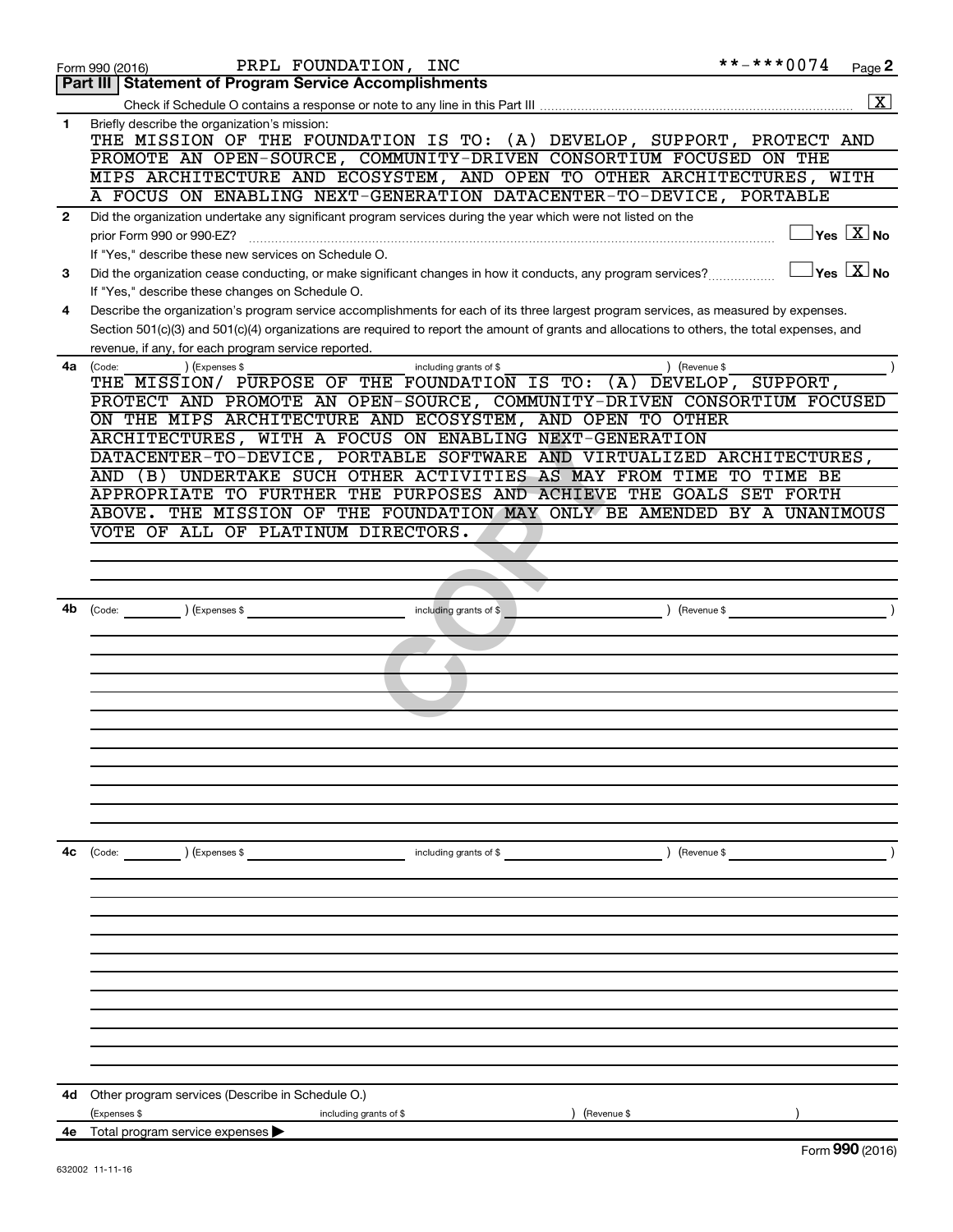| Form 990 (2016) |                                                | PRPL FOUNDAT |
|-----------------|------------------------------------------------|--------------|
|                 | <b>Part IV Checklist of Required Schedules</b> |              |

Form 990 (2016) PRPL FOUNDATION, INC \*\*-\*\*\*0074 <sub>Page</sub>

|    |                                                                                                                                                         |                     | Yes | No                         |
|----|---------------------------------------------------------------------------------------------------------------------------------------------------------|---------------------|-----|----------------------------|
| 1  | Is the organization described in section 501(c)(3) or 4947(a)(1) (other than a private foundation)?<br>If "Yes," complete Schedule A                    |                     |     | х                          |
| 2  |                                                                                                                                                         | 1<br>$\overline{2}$ |     | X                          |
| 3  | Did the organization engage in direct or indirect political campaign activities on behalf of or in opposition to candidates for                         |                     |     |                            |
|    | public office? If "Yes," complete Schedule C, Part I                                                                                                    | 3                   |     | x                          |
| 4  | Section 501(c)(3) organizations. Did the organization engage in lobbying activities, or have a section 501(h) election in effect                        | 4                   |     |                            |
| 5  | Is the organization a section 501(c)(4), 501(c)(5), or 501(c)(6) organization that receives membership dues, assessments, or                            |                     |     |                            |
|    |                                                                                                                                                         | 5                   | х   |                            |
| 6  | Did the organization maintain any donor advised funds or any similar funds or accounts for which donors have the right to                               |                     |     |                            |
|    | provide advice on the distribution or investment of amounts in such funds or accounts? If "Yes," complete Schedule D, Part I                            | 6                   |     | x                          |
| 7  | Did the organization receive or hold a conservation easement, including easements to preserve open space,                                               |                     |     |                            |
|    | the environment, historic land areas, or historic structures? If "Yes," complete Schedule D, Part II                                                    | $\overline{7}$      |     | x                          |
| 8  | Did the organization maintain collections of works of art, historical treasures, or other similar assets? If "Yes," complete<br>Schedule D, Part III    | 8                   |     | x                          |
| 9  | Did the organization report an amount in Part X, line 21, for escrow or custodial account liability, serve as a custodian for                           |                     |     |                            |
|    | amounts not listed in Part X; or provide credit counseling, debt management, credit repair, or debt negotiation services?                               |                     |     |                            |
|    | If "Yes," complete Schedule D, Part IV                                                                                                                  | 9                   |     | x                          |
| 10 | Did the organization, directly or through a related organization, hold assets in temporarily restricted endowments, permanent                           |                     |     |                            |
|    |                                                                                                                                                         | 10                  |     | x                          |
| 11 | If the organization's answer to any of the following questions is "Yes," then complete Schedule D, Parts VI, VII, VIII, IX, or X                        |                     |     |                            |
|    | as applicable.                                                                                                                                          |                     |     |                            |
|    | a Did the organization report an amount for land, buildings, and equipment in Part X, line 10? If "Yes," complete Schedule D,<br>Part VI                | 11a                 |     | x                          |
|    | <b>b</b> Did the organization report an amount for investments - other securities in Part X, line 12 that is 5% or more of its total                    |                     |     |                            |
|    | assets reported in Part X, line 16? If "Yes," complete Schedule D, Part VII                                                                             | 11b                 |     | x                          |
|    | c Did the organization report an amount for investments - program related in Part X, line 13 that is 5% or more of its total                            |                     |     |                            |
|    | assets reported in Part X, line 16? If "Yes," complete Schedule D, Part VIII                                                                            | 11c                 |     | х                          |
|    | d Did the organization report an amount for other assets in Part X, line 15 that is 5% or more of its total assets reported in                          |                     |     |                            |
|    | Part X, line 16? If "Yes," complete Schedule D, Part IX                                                                                                 | 11d                 |     | х<br>$\overline{\text{X}}$ |
|    | <b>e</b> Did the organization report an amount for other liabilities in Part X, line 25? If "Yes," complete Schedule D, Part X                          | 11e                 |     |                            |
| f. | Did the organization's separate or consolidated financial statements for the tax year include a footnote that addresses                                 |                     |     | x                          |
|    | the organization's liability for uncertain tax positions under FIN 48 (ASC 740)? If "Yes," complete Schedule D, Part X                                  | 11f                 |     |                            |
|    | 12a Did the organization obtain separate, independent audited financial statements for the tax year? If "Yes," complete<br>Schedule D, Parts XI and XII | 12a                 |     | x                          |
|    | <b>b</b> Was the organization included in consolidated, independent audited financial statements for the tax year?                                      |                     |     |                            |
|    | If "Yes," and if the organization answered "No" to line 12a, then completing Schedule D, Parts XI and XII is optional                                   | 12 <sub>b</sub>     |     | X                          |
| 13 | Is the organization a school described in section $170(b)(1)(A)(ii)$ ? If "Yes," complete Schedule E                                                    | 13                  |     | $\overline{\textbf{X}}$    |
|    | 14a Did the organization maintain an office, employees, or agents outside of the United States?                                                         | 14a                 |     | х                          |
|    | <b>b</b> Did the organization have aggregate revenues or expenses of more than \$10,000 from grantmaking, fundraising, business,                        |                     |     |                            |
|    | investment, and program service activities outside the United States, or aggregate foreign investments valued at \$100,000                              |                     |     |                            |
|    |                                                                                                                                                         | 14b                 |     | х                          |
| 15 | Did the organization report on Part IX, column (A), line 3, more than \$5,000 of grants or other assistance to or for any                               |                     |     |                            |
|    |                                                                                                                                                         | 15                  |     | х                          |
| 16 | Did the organization report on Part IX, column (A), line 3, more than \$5,000 of aggregate grants or other assistance to                                | 16                  |     | х                          |
| 17 | Did the organization report a total of more than \$15,000 of expenses for professional fundraising services on Part IX,                                 |                     |     |                            |
|    |                                                                                                                                                         | 17                  |     | х                          |
| 18 | Did the organization report more than \$15,000 total of fundraising event gross income and contributions on Part VIII, lines                            |                     |     |                            |
|    |                                                                                                                                                         | 18                  |     | х                          |
| 19 | Did the organization report more than \$15,000 of gross income from gaming activities on Part VIII, line 9a? If "Yes,"                                  |                     |     | x                          |
|    |                                                                                                                                                         | 19                  |     |                            |

Form (2016) **990**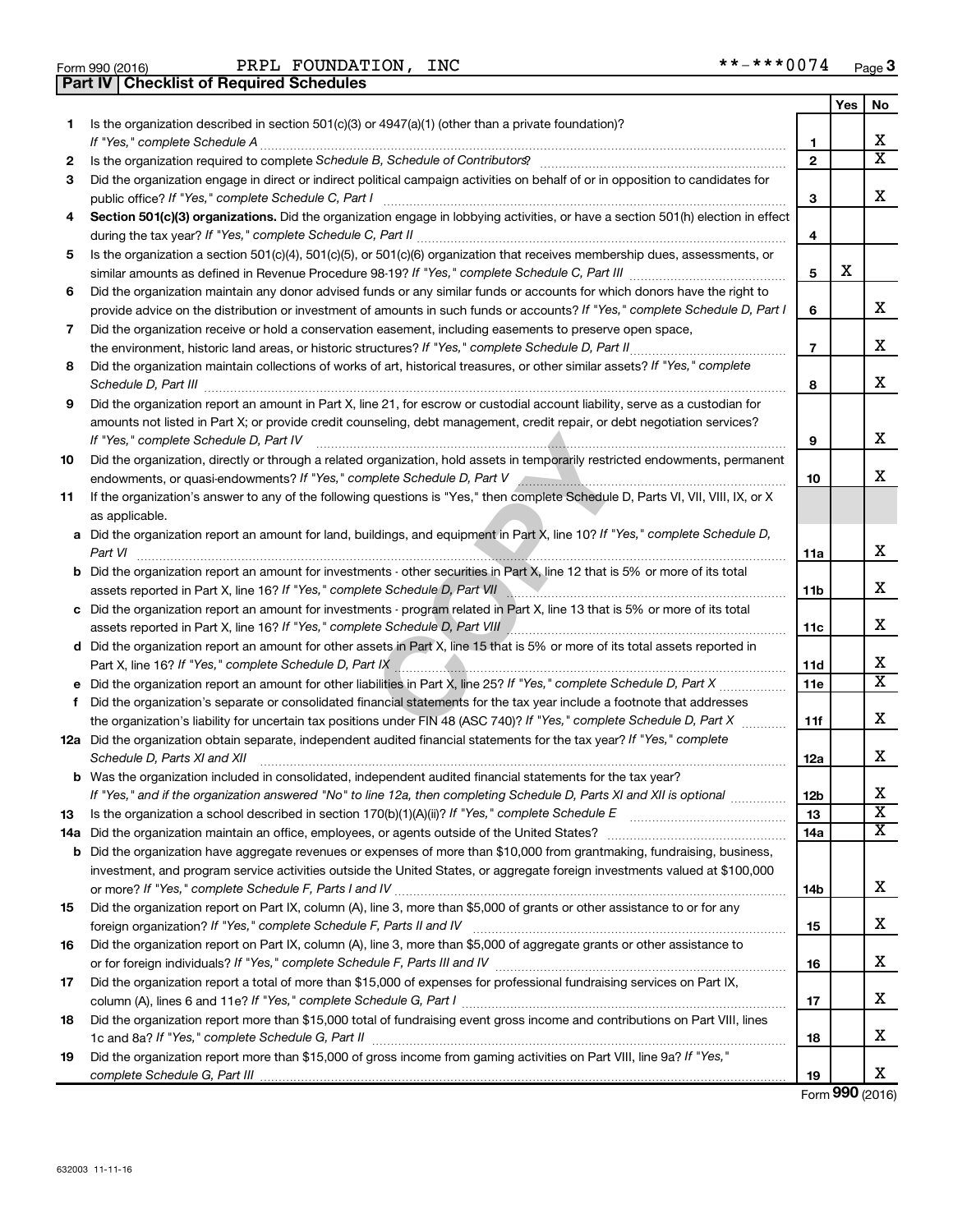**Part IV Checklist of Required Schedules**

Form 990 (2016) Page PRPL FOUNDATION, INC \*\*-\*\*\*0074

*(continued)*

|    |                                                                                                                                                                                                                                      |                 | Yes | No                           |
|----|--------------------------------------------------------------------------------------------------------------------------------------------------------------------------------------------------------------------------------------|-----------------|-----|------------------------------|
|    | 20a Did the organization operate one or more hospital facilities? If "Yes," complete Schedule H                                                                                                                                      | 20a             |     | $\overline{\texttt{X}}$      |
| b  | If "Yes" to line 20a, did the organization attach a copy of its audited financial statements to this return?                                                                                                                         | 20 <sub>b</sub> |     |                              |
| 21 | Did the organization report more than \$5,000 of grants or other assistance to any domestic organization or                                                                                                                          |                 |     |                              |
|    |                                                                                                                                                                                                                                      | 21              |     | X                            |
| 22 | Did the organization report more than \$5,000 of grants or other assistance to or for domestic individuals on                                                                                                                        | 22              |     | x                            |
| 23 | Did the organization answer "Yes" to Part VII, Section A, line 3, 4, or 5 about compensation of the organization's current                                                                                                           |                 |     |                              |
|    | and former officers, directors, trustees, key employees, and highest compensated employees? If "Yes," complete                                                                                                                       |                 |     |                              |
|    | Schedule J <b>Martin Communication Contract Contract Contract Contract Contract Contract Contract Contract Contract Contract Contract Contract Contract Contract Contract Contract Contract Contract Contract Contract Contract </b> | 23              | x   |                              |
|    | 24a Did the organization have a tax-exempt bond issue with an outstanding principal amount of more than \$100,000 as of the                                                                                                          |                 |     |                              |
|    | last day of the year, that was issued after December 31, 2002? If "Yes," answer lines 24b through 24d and complete                                                                                                                   |                 |     |                              |
|    | Schedule K. If "No", go to line 25a                                                                                                                                                                                                  | 24a             |     | x                            |
| b  | Did the organization invest any proceeds of tax-exempt bonds beyond a temporary period exception?                                                                                                                                    | 24b             |     |                              |
|    | Did the organization maintain an escrow account other than a refunding escrow at any time during the year to defease                                                                                                                 |                 |     |                              |
|    |                                                                                                                                                                                                                                      | 24c             |     |                              |
|    |                                                                                                                                                                                                                                      | 24d             |     |                              |
|    | 25a Section 501(c)(3), 501(c)(4), and 501(c)(29) organizations. Did the organization engage in an excess benefit                                                                                                                     |                 |     |                              |
|    |                                                                                                                                                                                                                                      | 25a             |     |                              |
| b  | Is the organization aware that it engaged in an excess benefit transaction with a disqualified person in a prior year, and                                                                                                           |                 |     |                              |
|    | that the transaction has not been reported on any of the organization's prior Forms 990 or 990-EZ? If "Yes," complete                                                                                                                |                 |     |                              |
|    | Schedule L, Part I                                                                                                                                                                                                                   | 25b             |     |                              |
| 26 | Did the organization report any amount on Part X, line 5, 6, or 22 for receivables from or payables to any current or                                                                                                                |                 |     |                              |
|    | former officers, directors, trustees, key employees, highest compensated employees, or disqualified persons? If "Yes,"<br>complete Schedule L, Part II                                                                               | 26              |     | х                            |
| 27 | Did the organization provide a grant or other assistance to an officer, director, trustee, key employee, substantial                                                                                                                 |                 |     |                              |
|    | contributor or employee thereof, a grant selection committee member, or to a 35% controlled entity or family member                                                                                                                  |                 |     |                              |
|    | of any of these persons? If "Yes," complete Schedule L, Part III                                                                                                                                                                     | 27              |     | X                            |
| 28 | Was the organization a party to a business transaction with one of the following parties (see Schedule L, Part IV                                                                                                                    |                 |     |                              |
|    | instructions for applicable filing thresholds, conditions, and exceptions):                                                                                                                                                          |                 |     |                              |
| а  | A current or former officer, director, trustee, or key employee? If "Yes," complete Schedule L, Part IV                                                                                                                              | 28a             |     | x<br>$\overline{\mathtt{x}}$ |
| b  | A family member of a current or former officer, director, trustee, or key employee? If "Yes," complete Schedule L, Part IV                                                                                                           | 28b             |     |                              |
|    | c An entity of which a current or former officer, director, trustee, or key employee (or a family member thereof) was an officer,                                                                                                    |                 |     | X                            |
| 29 | director, trustee, or direct or indirect owner? If "Yes," complete Schedule L, Part IV                                                                                                                                               | 28c<br>29       |     | $\overline{\mathbf{x}}$      |
| 30 | Did the organization receive contributions of art, historical treasures, or other similar assets, or qualified conservation                                                                                                          |                 |     |                              |
|    |                                                                                                                                                                                                                                      | 30              |     | X                            |
| 31 | Did the organization liquidate, terminate, or dissolve and cease operations?                                                                                                                                                         |                 |     |                              |
|    | If "Yes," complete Schedule N, Part I                                                                                                                                                                                                | 31              |     | X                            |
| 32 | Did the organization sell, exchange, dispose of, or transfer more than 25% of its net assets? If "Yes," complete                                                                                                                     |                 |     |                              |
|    | Schedule N, Part II <b>Marken Commission Commission Commission</b> Commission Commission Commission                                                                                                                                  | 32              |     | X                            |
| 33 | Did the organization own 100% of an entity disregarded as separate from the organization under Regulations                                                                                                                           |                 |     |                              |
|    |                                                                                                                                                                                                                                      | 33              |     | X                            |
| 34 | Was the organization related to any tax-exempt or taxable entity? If "Yes," complete Schedule R, Part II, III, or IV, and                                                                                                            |                 |     |                              |
|    | Part V, line 1                                                                                                                                                                                                                       | 34              |     | х                            |
|    |                                                                                                                                                                                                                                      | 35a             |     | $\overline{\texttt{x}}$      |
|    | b If "Yes" to line 35a, did the organization receive any payment from or engage in any transaction with a controlled entity                                                                                                          |                 |     |                              |
|    |                                                                                                                                                                                                                                      | 35b             |     |                              |
| 36 | Section 501(c)(3) organizations. Did the organization make any transfers to an exempt non-charitable related organization?                                                                                                           |                 |     |                              |
|    | Did the organization conduct more than 5% of its activities through an entity that is not a related organization                                                                                                                     | 36              |     |                              |
| 37 |                                                                                                                                                                                                                                      | 37              |     | x                            |
| 38 | Did the organization complete Schedule O and provide explanations in Schedule O for Part VI, lines 11b and 19?                                                                                                                       |                 |     |                              |
|    |                                                                                                                                                                                                                                      | 38              | X   |                              |
|    |                                                                                                                                                                                                                                      |                 |     |                              |

Form (2016) **990**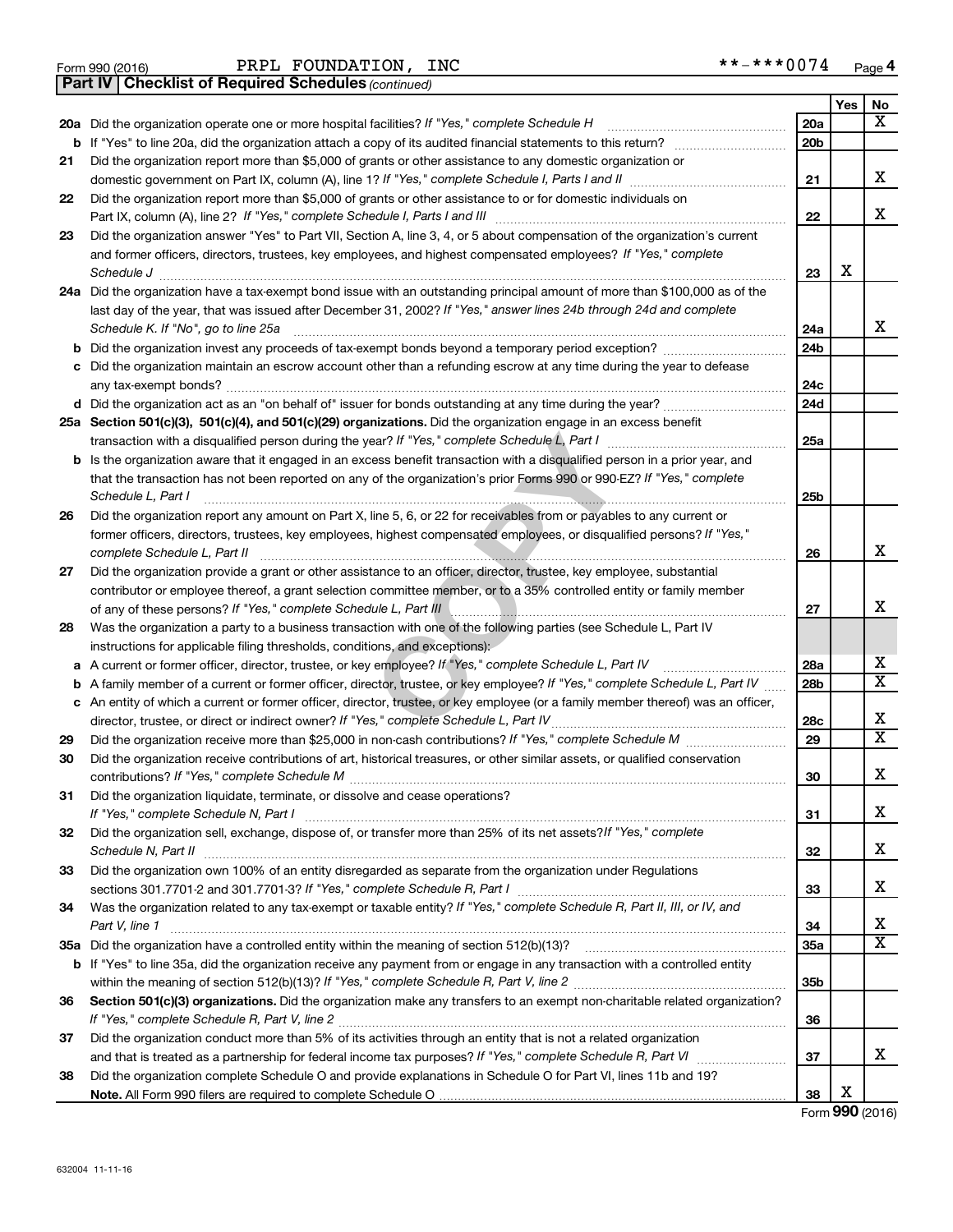|        | **-***0074<br>PRPL FOUNDATION, INC<br>Form 990 (2016)                                                                                                                                                              |                |     | Page 5                  |
|--------|--------------------------------------------------------------------------------------------------------------------------------------------------------------------------------------------------------------------|----------------|-----|-------------------------|
|        | <b>Statements Regarding Other IRS Filings and Tax Compliance</b><br><b>Part V</b>                                                                                                                                  |                |     |                         |
|        | Check if Schedule O contains a response or note to any line in this Part V                                                                                                                                         |                |     |                         |
|        |                                                                                                                                                                                                                    |                | Yes | No                      |
|        | 13<br>1a<br>$\overline{0}$                                                                                                                                                                                         |                |     |                         |
| b      | 1 <sub>b</sub><br>Enter the number of Forms W-2G included in line 1a. Enter -0- if not applicable                                                                                                                  |                |     |                         |
| c      | Did the organization comply with backup withholding rules for reportable payments to vendors and reportable gaming                                                                                                 |                |     |                         |
|        |                                                                                                                                                                                                                    | 1c             | х   |                         |
|        | 2a Enter the number of employees reported on Form W-3, Transmittal of Wage and Tax Statements,<br>0l                                                                                                               |                |     |                         |
|        | filed for the calendar year ending with or within the year covered by this return<br>2a                                                                                                                            |                |     |                         |
|        |                                                                                                                                                                                                                    | 2 <sub>b</sub> |     |                         |
|        |                                                                                                                                                                                                                    | 3a             |     | х                       |
|        | 3a Did the organization have unrelated business gross income of \$1,000 or more during the year?<br>b If "Yes," has it filed a Form 990-T for this year? If "No," to line 3b, provide an explanation in Schedule O | 3b             |     |                         |
|        | 4a At any time during the calendar year, did the organization have an interest in, or a signature or other authority over, a                                                                                       |                |     |                         |
|        | financial account in a foreign country (such as a bank account, securities account, or other financial account)?                                                                                                   | 4a             |     | x                       |
|        | <b>b</b> If "Yes," enter the name of the foreign country: $\blacktriangleright$                                                                                                                                    |                |     |                         |
|        | See instructions for filing requirements for FinCEN Form 114, Report of Foreign Bank and Financial Accounts (FBAR).                                                                                                |                |     |                         |
|        |                                                                                                                                                                                                                    | 5a             |     | х                       |
|        | <b>b</b> Did any taxable party notify the organization that it was or is a party to a prohibited tax shelter transaction?                                                                                          | 5b             |     | $\overline{\texttt{x}}$ |
|        |                                                                                                                                                                                                                    | 5c             |     |                         |
|        | 6a Does the organization have annual gross receipts that are normally greater than \$100,000, and did the organization solicit                                                                                     |                |     |                         |
|        | any contributions that were not tax deductible as charitable contributions? And an annumeration of that were not                                                                                                   | 6a             |     | x                       |
|        | <b>b</b> If "Yes," did the organization include with every solicitation an express statement that such contributions or gifts                                                                                      |                |     |                         |
|        |                                                                                                                                                                                                                    | 6b             |     |                         |
| 7      | Organizations that may receive deductible contributions under section 170(c).                                                                                                                                      |                |     |                         |
| a      | Did the organization receive a payment in excess of \$75 made partly as a contribution and partly for goods and services provided to the payor?                                                                    | 7a             |     |                         |
|        |                                                                                                                                                                                                                    | 7b             |     |                         |
|        | c Did the organization sell, exchange, or otherwise dispose of tangible personal property for which it was required                                                                                                |                |     |                         |
|        |                                                                                                                                                                                                                    | 7c             |     |                         |
|        | d If "Yes," indicate the number of Forms 8282 filed during the year <b>contract to the State of Tage 17d</b>                                                                                                       |                |     |                         |
| е      | Did the organization receive any funds, directly or indirectly, to pay premiums on a personal benefit contract?                                                                                                    | 7e             |     | х                       |
| f.     | Did the organization, during the year, pay premiums, directly or indirectly, on a personal benefit contract?                                                                                                       | 7f             |     | $\overline{\texttt{x}}$ |
|        | If the organization received a contribution of qualified intellectual property, did the organization file Form 8899 as required?                                                                                   | 7g             |     |                         |
|        | h If the organization received a contribution of cars, boats, airplanes, or other vehicles, did the organization file a Form 1098-C?                                                                               | 7h             |     |                         |
| 8      | Sponsoring organizations maintaining donor advised funds. Did a donor advised fund maintained by the                                                                                                               |                |     |                         |
|        |                                                                                                                                                                                                                    | 8              |     |                         |
|        | Sponsoring organizations maintaining donor advised funds.                                                                                                                                                          |                |     |                         |
| а      |                                                                                                                                                                                                                    | 9а             |     |                         |
| b      |                                                                                                                                                                                                                    | 9b             |     |                         |
| 10     | Section 501(c)(7) organizations. Enter:                                                                                                                                                                            |                |     |                         |
| а<br>b | 10a<br>10 <sub>b</sub><br>Gross receipts, included on Form 990, Part VIII, line 12, for public use of club facilities                                                                                              |                |     |                         |
| 11     | Section 501(c)(12) organizations. Enter:                                                                                                                                                                           |                |     |                         |
| а      | 11a                                                                                                                                                                                                                |                |     |                         |
| b      | Gross income from other sources (Do not net amounts due or paid to other sources against                                                                                                                           |                |     |                         |
|        | amounts due or received from them.)<br>11b                                                                                                                                                                         |                |     |                         |
|        | 12a Section 4947(a)(1) non-exempt charitable trusts. Is the organization filing Form 990 in lieu of Form 1041?                                                                                                     | 12a            |     |                         |
|        | <b>b</b> If "Yes," enter the amount of tax-exempt interest received or accrued during the year<br>  12b                                                                                                            |                |     |                         |
| 13     | Section 501(c)(29) qualified nonprofit health insurance issuers.                                                                                                                                                   |                |     |                         |
|        |                                                                                                                                                                                                                    | 1За            |     |                         |
|        | Note. See the instructions for additional information the organization must report on Schedule O.                                                                                                                  |                |     |                         |
|        | <b>b</b> Enter the amount of reserves the organization is required to maintain by the states in which the                                                                                                          |                |     |                         |
|        | 13b                                                                                                                                                                                                                |                |     |                         |
|        | 13 <sub>c</sub>                                                                                                                                                                                                    |                |     |                         |
|        | 14a Did the organization receive any payments for indoor tanning services during the tax year?                                                                                                                     | 14a            |     | X                       |
|        |                                                                                                                                                                                                                    | 14b            |     |                         |

| Form 990 (2016) |  |  |
|-----------------|--|--|
|-----------------|--|--|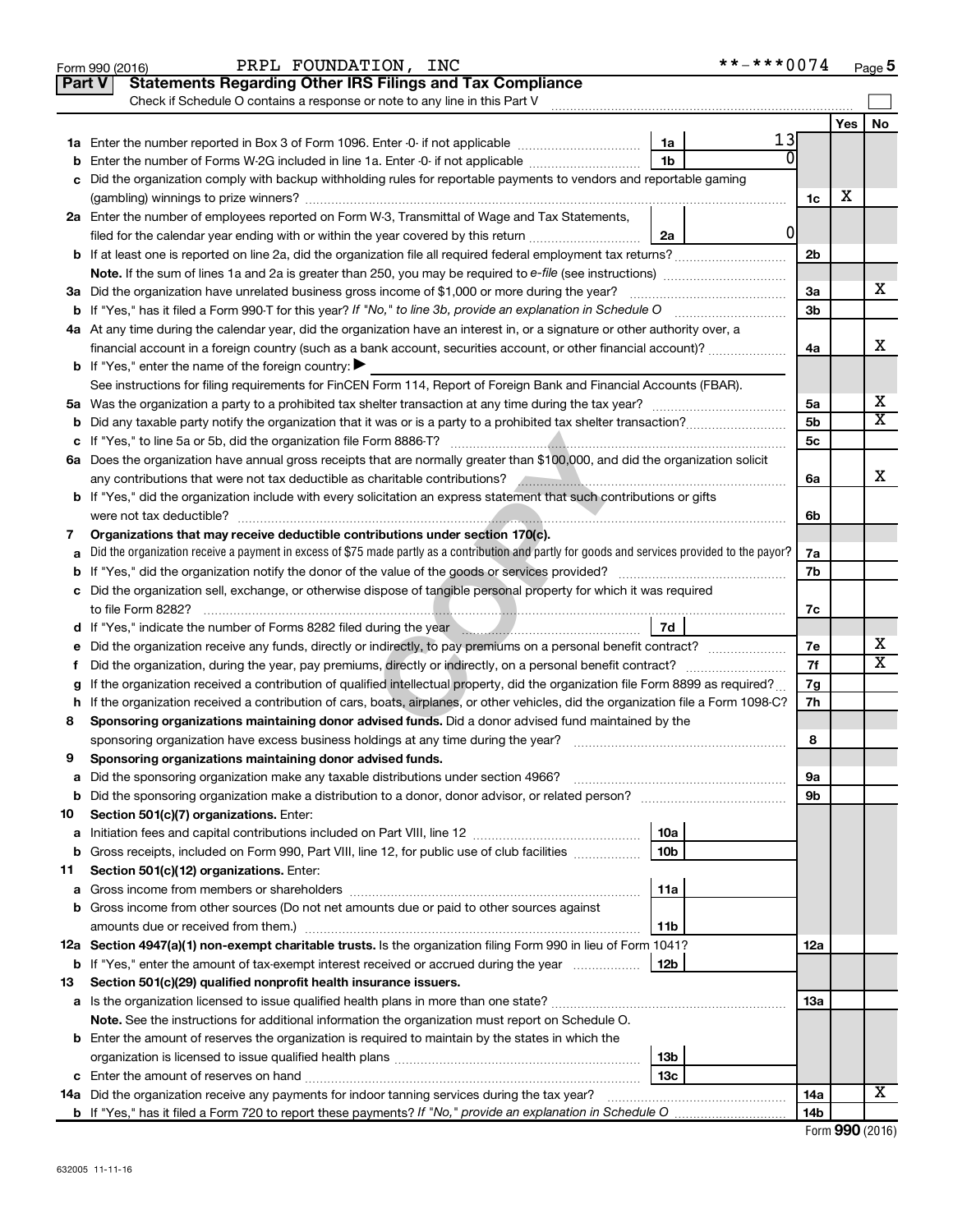| Form 990 (2016) |  |
|-----------------|--|
|-----------------|--|

#### Form 990 (2016) PRPL FOUNDATION, INC \*\*-\*\*\*0074 <sub>Page</sub>

| **-***0074 | Page 6 |
|------------|--------|
|------------|--------|

**Part VI** Governance, Management, and Disclosure For each "Yes" response to lines 2 through 7b below, and for a "No" response *to line 8a, 8b, or 10b below, describe the circumstances, processes, or changes in Schedule O. See instructions.*

|     |                                                                                                                                                |                              |                         | $\overline{\mathbf{x}}$      |
|-----|------------------------------------------------------------------------------------------------------------------------------------------------|------------------------------|-------------------------|------------------------------|
|     | <b>Section A. Governing Body and Management</b>                                                                                                |                              |                         |                              |
|     |                                                                                                                                                |                              | Yes                     | <b>No</b>                    |
|     | 1a<br>1a Enter the number of voting members of the governing body at the end of the tax year                                                   | 61                           |                         |                              |
|     | If there are material differences in voting rights among members of the governing body, or if the governing                                    |                              |                         |                              |
|     | body delegated broad authority to an executive committee or similar committee, explain in Schedule O.                                          |                              |                         |                              |
| b   | Enter the number of voting members included in line 1a, above, who are independent<br>1b                                                       | 5                            |                         |                              |
| 2   | Did any officer, director, trustee, or key employee have a family relationship or a business relationship with any other                       |                              |                         |                              |
|     | officer, director, trustee, or key employee?                                                                                                   | $\mathbf{2}$                 |                         | x                            |
| 3   | Did the organization delegate control over management duties customarily performed by or under the direct supervision                          |                              |                         |                              |
|     |                                                                                                                                                | 3                            | X                       | $\overline{\mathbf{X}}$      |
| 4   | Did the organization make any significant changes to its governing documents since the prior Form 990 was filed?                               | $\overline{\mathbf{4}}$      |                         | $\overline{\mathbf{x}}$      |
| 5   |                                                                                                                                                | $\overline{\mathbf{5}}$<br>6 | $\overline{\textbf{x}}$ |                              |
| 6   |                                                                                                                                                |                              |                         |                              |
|     | 7a Did the organization have members, stockholders, or other persons who had the power to elect or appoint one or                              | 7a                           | X                       |                              |
|     | <b>b</b> Are any governance decisions of the organization reserved to (or subject to approval by) members, stockholders, or                    |                              |                         |                              |
|     | persons other than the governing body?                                                                                                         | 7b                           |                         | x                            |
| 8   | Did the organization contemporaneously document the meetings held or written actions undertaken during the year by the following:              |                              |                         |                              |
|     |                                                                                                                                                | 8а                           | x                       |                              |
| b   | Each committee with authority to act on behalf of the governing body?<br>Fach committee with authority to act on behalf of the governing body? | 8b                           | $\overline{\mathbf{x}}$ |                              |
| 9   | Is there any officer, director, trustee, or key employee listed in Part VII, Section A, who cannot be reached at the                           |                              |                         |                              |
|     | organization's mailing address? If "Yes," provide the names and addresses in Schedule O                                                        | 9                            |                         | x                            |
|     | <b>Section B. Policies</b> (This Section B requests information about policies not required by the Internal Revenue Code.)                     |                              |                         |                              |
|     |                                                                                                                                                |                              | Yes                     | No                           |
|     |                                                                                                                                                | 10a                          |                         | X                            |
|     | b If "Yes," did the organization have written policies and procedures governing the activities of such chapters, affiliates,                   |                              |                         |                              |
|     |                                                                                                                                                | 10b                          |                         |                              |
|     | 11a Has the organization provided a complete copy of this Form 990 to all members of its governing body before filing the form?                | 11a                          |                         | X                            |
| b   | Describe in Schedule O the process, if any, used by the organization to review this Form 990.                                                  |                              |                         |                              |
| 12a | Did the organization have a written conflict of interest policy? If "No," go to line 13                                                        | 12a                          |                         | X.                           |
| b   | Were officers, directors, or trustees, and key employees required to disclose annually interests that could give rise to conflicts?            | 12b                          |                         |                              |
| c   | Did the organization regularly and consistently monitor and enforce compliance with the policy? If "Yes," describe                             |                              |                         |                              |
|     | in Schedule O how this was done                                                                                                                | 12c                          |                         |                              |
| 13  |                                                                                                                                                | 13                           |                         | X<br>$\overline{\mathtt{x}}$ |
| 14  | Did the organization have a written document retention and destruction policy? [11] manufaction manufaction in                                 | 14                           |                         |                              |
| 15  | Did the process for determining compensation of the following persons include a review and approval by independent                             |                              |                         |                              |
|     | persons, comparability data, and contemporaneous substantiation of the deliberation and decision?                                              |                              |                         |                              |
|     |                                                                                                                                                | 15a                          |                         | x<br>$\overline{\text{x}}$   |
|     | If "Yes" to line 15a or 15b, describe the process in Schedule O (see instructions).                                                            | 15b                          |                         |                              |
|     | 16a Did the organization invest in, contribute assets to, or participate in a joint venture or similar arrangement with a                      |                              |                         |                              |
|     | taxable entity during the year?                                                                                                                | 16a                          |                         | x                            |
|     | b If "Yes," did the organization follow a written policy or procedure requiring the organization to evaluate its participation                 |                              |                         |                              |
|     | in joint venture arrangements under applicable federal tax law, and take steps to safeguard the organization's                                 |                              |                         |                              |
|     | exempt status with respect to such arrangements?                                                                                               | 16b                          |                         |                              |
|     | <b>Section C. Disclosure</b>                                                                                                                   |                              |                         |                              |
| 17  | <b>NONE</b><br>List the states with which a copy of this Form 990 is required to be filed >                                                    |                              |                         |                              |
| 18  | Section 6104 requires an organization to make its Forms 1023 (or 1024 if applicable), 990, and 990-T (Section 501(c)(3)s only) available       |                              |                         |                              |
|     | for public inspection. Indicate how you made these available. Check all that apply.                                                            |                              |                         |                              |
|     | $\lfloor x \rfloor$ Upon request<br>$\lfloor X \rfloor$ Another's website<br>Other (explain in Schedule O)<br>Own website                      |                              |                         |                              |
| 19  | Describe in Schedule O whether (and if so, how) the organization made its governing documents, conflict of interest policy, and financial      |                              |                         |                              |
|     | statements available to the public during the tax year.                                                                                        |                              |                         |                              |
| 20  | State the name, address, and telephone number of the person who possesses the organization's books and records:                                |                              |                         |                              |
|     | THOMAS PAPPAS - 781-876-8914                                                                                                                   |                              |                         |                              |
|     | 401 EDGEWATER PLACE, SUITE 600, WAKEFIELD, MA<br>01880                                                                                         |                              |                         |                              |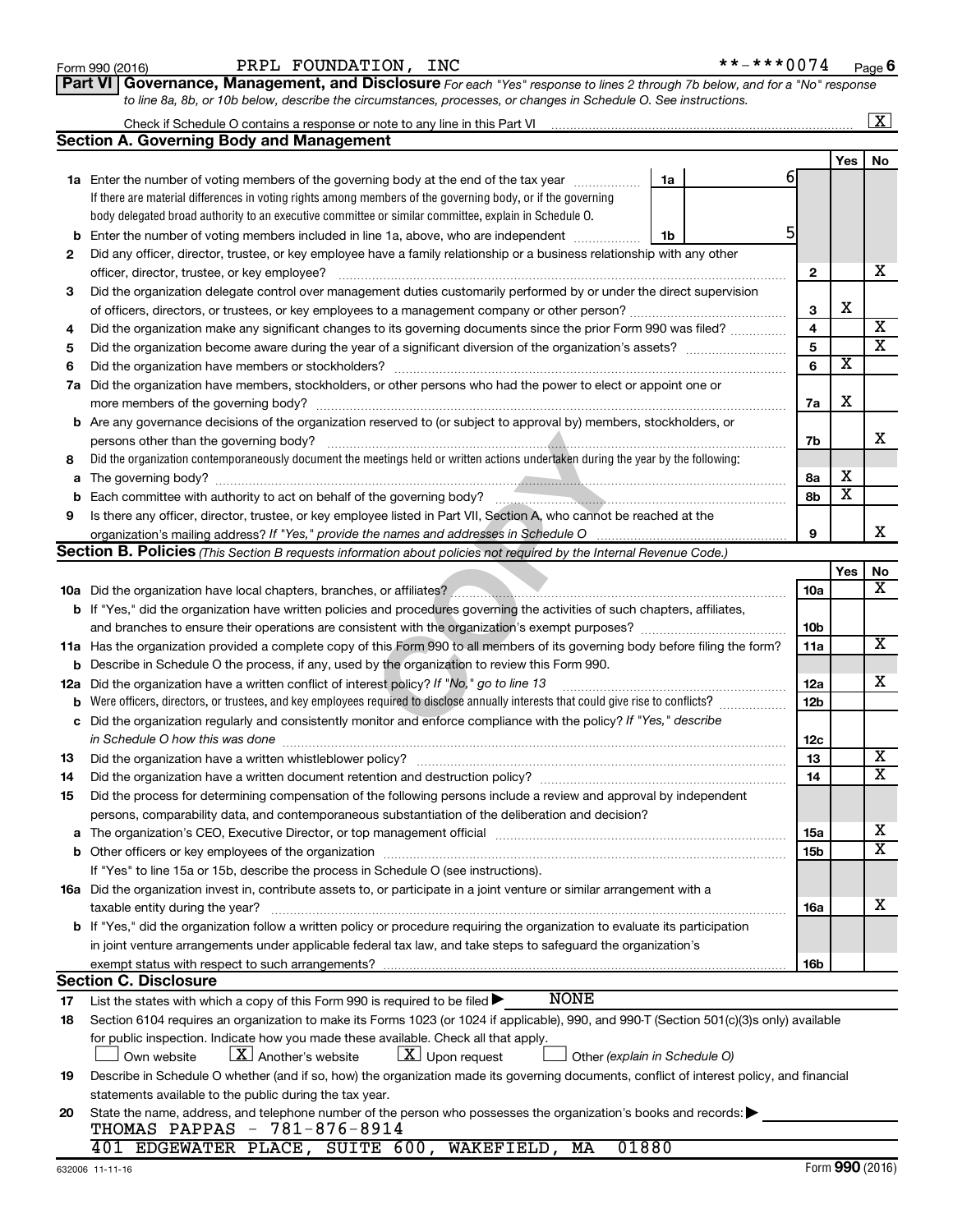$\Box$ 

| Part VII Compensation of Officers, Directors, Trustees, Key Employees, Highest Compensated |
|--------------------------------------------------------------------------------------------|
| <b>Employees, and Independent Contractors</b>                                              |

Check if Schedule O contains a response or note to any line in this Part VII

**Section A. Officers, Directors, Trustees, Key Employees, and Highest Compensated Employees**

**1a**  Complete this table for all persons required to be listed. Report compensation for the calendar year ending with or within the organization's tax year.

**•** List all of the organization's current officers, directors, trustees (whether individuals or organizations), regardless of amount of compensation. Enter -0- in columns  $(D)$ ,  $(E)$ , and  $(F)$  if no compensation was paid.

**•** List all of the organization's **current** key employees, if any. See instructions for definition of "key employee."

**•** List the organization's five current highest compensated employees (other than an officer, director, trustee, or key employee) who received reportable compensation (Box 5 of Form W-2 and/or Box 7 of Form 1099-MISC) of more than \$100,000 from the organization and any related organizations.

**•** List all of the organization's former officers, key employees, and highest compensated employees who received more than \$100,000 of reportable compensation from the organization and any related organizations.

**•** List all of the organization's former directors or trustees that received, in the capacity as a former director or trustee of the organization, more than \$10,000 of reportable compensation from the organization and any related organizations.

List persons in the following order: individual trustees or directors; institutional trustees; officers; key employees; highest compensated employees; and former such persons.

Check this box if neither the organization nor any related organization compensated any current officer, director, or trustee.  $\Box$ 

| (A)              | (B)           | (C)                                     |                       |             |                                 |                                  |              | (D)             | (E)             | (F)           |
|------------------|---------------|-----------------------------------------|-----------------------|-------------|---------------------------------|----------------------------------|--------------|-----------------|-----------------|---------------|
| Name and Title   | Average       | Position<br>(do not check more than one |                       |             |                                 |                                  |              | Reportable      | Reportable      | Estimated     |
|                  | hours per     | box, unless person is both an           |                       |             |                                 |                                  | compensation | compensation    | amount of       |               |
|                  | week          |                                         |                       |             | officer and a director/trustee) |                                  |              | from            | from related    | other         |
|                  | (list any     |                                         |                       |             |                                 |                                  |              | the             | organizations   | compensation  |
|                  | hours for     |                                         |                       |             |                                 |                                  |              | organization    | (W-2/1099-MISC) | from the      |
|                  | related       |                                         |                       |             |                                 |                                  |              | (W-2/1099-MISC) |                 | organization  |
|                  | organizations |                                         |                       |             |                                 |                                  |              |                 |                 | and related   |
|                  | below         | Individual trustee or director          | Institutional trustee | Officer     | Key employee                    | Highest compensated<br> employee | Former       |                 |                 | organizations |
|                  | line)         |                                         |                       |             |                                 |                                  |              |                 |                 |               |
| (1) ARTHUR SWIFT | 25.00         |                                         |                       |             |                                 |                                  |              |                 |                 |               |
| PRESIDENT        |               | $\mathbf X$                             |                       | $\mathbf x$ |                                 |                                  |              | 301,400.        | 0.              | $\mathbf 0$ . |
| (2) DAN ARTUSI   | 1.00          |                                         |                       |             |                                 |                                  |              |                 |                 |               |
| <b>DIRECTOR</b>  |               | $\mathbf X$                             |                       |             |                                 |                                  |              | 0.              | 0.              | $\mathbf 0$ . |
| (3) MATT GROB    | 1.00          |                                         |                       |             |                                 |                                  |              |                 |                 |               |
| <b>DIRECTOR</b>  |               | $\mathbf X$                             |                       |             |                                 |                                  |              | 0.              | 0.              | $\mathbf 0$ . |
| (4) JIM NICHOLAS | 1.00          |                                         |                       |             |                                 |                                  |              |                 |                 |               |
| TREASURER        |               | $\overline{\mathbf{X}}$                 |                       | $\mathbf X$ |                                 |                                  |              | 0.              | 0.              | $\mathbf 0$ . |
| (5) DAN MAROTTA  | 1.00          |                                         |                       |             |                                 |                                  |              |                 |                 |               |
| <b>DIRECTOR</b>  |               | $\mathbf X$                             |                       |             |                                 |                                  |              | 0.              | $\mathbf 0$ .   | $\mathbf 0$ . |
| (6) DAVID LAU    | 1.00          |                                         |                       |             |                                 |                                  |              |                 |                 |               |
| <b>DIRECTOR</b>  |               | $\mathbf X$                             |                       |             |                                 |                                  |              | 0.              | 0.              | $\mathbf 0$ . |
|                  |               |                                         |                       |             |                                 |                                  |              |                 |                 |               |
|                  |               |                                         |                       |             |                                 |                                  |              |                 |                 |               |
|                  |               |                                         |                       |             |                                 |                                  |              |                 |                 |               |
|                  |               |                                         |                       |             |                                 |                                  |              |                 |                 |               |
|                  |               |                                         |                       |             |                                 |                                  |              |                 |                 |               |
|                  |               |                                         |                       |             |                                 |                                  |              |                 |                 |               |
|                  |               |                                         |                       |             |                                 |                                  |              |                 |                 |               |
|                  |               |                                         |                       |             |                                 |                                  |              |                 |                 |               |
|                  |               |                                         |                       |             |                                 |                                  |              |                 |                 |               |
|                  |               |                                         |                       |             |                                 |                                  |              |                 |                 |               |
|                  |               |                                         |                       |             |                                 |                                  |              |                 |                 |               |
|                  |               |                                         |                       |             |                                 |                                  |              |                 |                 |               |
|                  |               |                                         |                       |             |                                 |                                  |              |                 |                 |               |
|                  |               |                                         |                       |             |                                 |                                  |              |                 |                 |               |
|                  |               |                                         |                       |             |                                 |                                  |              |                 |                 |               |
|                  |               |                                         |                       |             |                                 |                                  |              |                 |                 |               |
|                  |               |                                         |                       |             |                                 |                                  |              |                 |                 |               |
|                  |               |                                         |                       |             |                                 |                                  |              |                 |                 |               |
|                  |               |                                         |                       |             |                                 |                                  |              |                 |                 |               |
|                  |               |                                         |                       |             |                                 |                                  |              |                 |                 |               |
|                  |               |                                         |                       |             |                                 |                                  |              |                 |                 |               |
|                  |               |                                         |                       |             |                                 |                                  |              |                 |                 |               |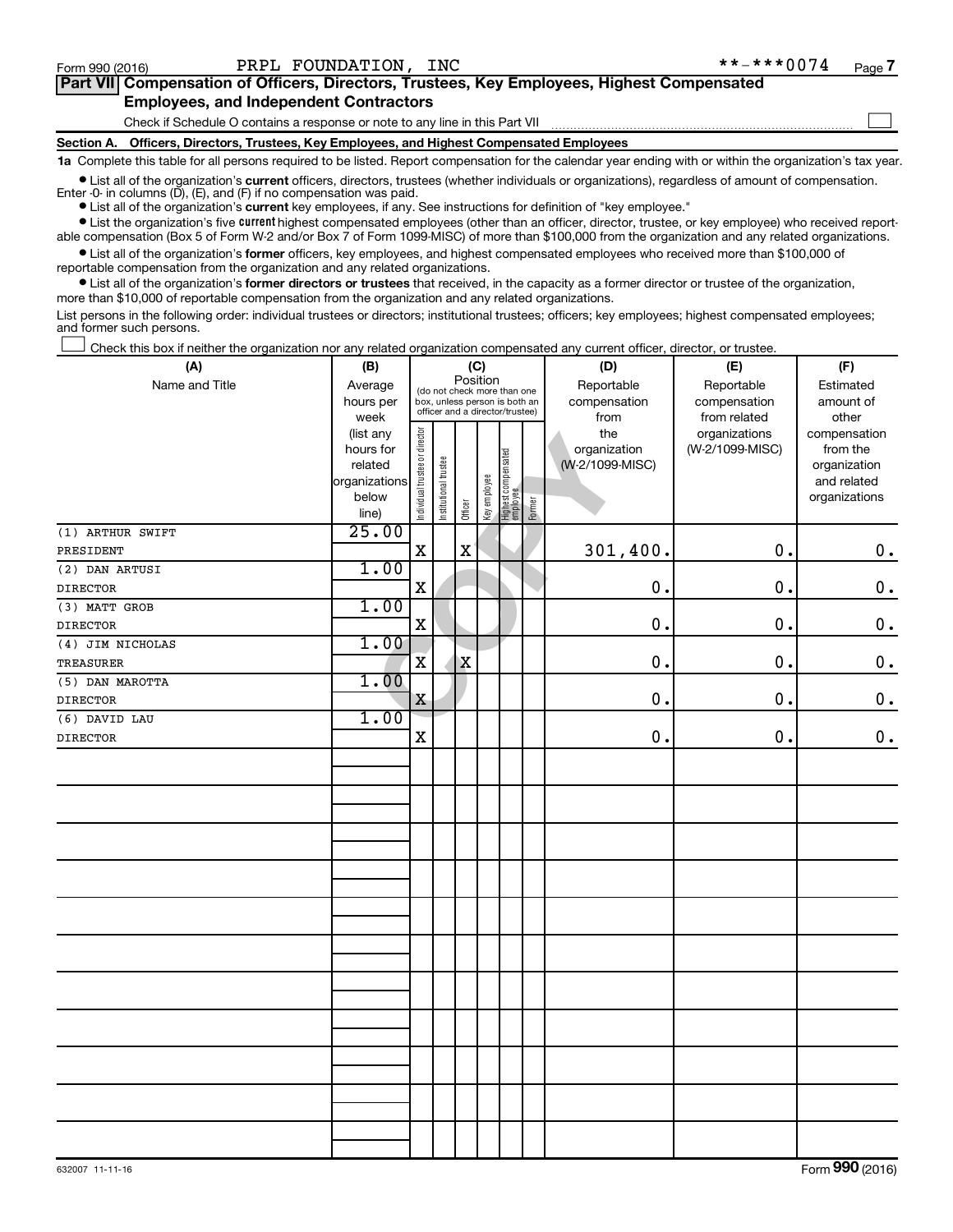| PRPL FOUNDATION, INC<br>Form 990 (2016)                                                                                                                                                                                              |                                                                                                                                                                                                                                                                                                              |  |  |                 |  |                                                              |                                   | **-***0074                        |                                                                          |                     |                                        | Page 8                               |
|--------------------------------------------------------------------------------------------------------------------------------------------------------------------------------------------------------------------------------------|--------------------------------------------------------------------------------------------------------------------------------------------------------------------------------------------------------------------------------------------------------------------------------------------------------------|--|--|-----------------|--|--------------------------------------------------------------|-----------------------------------|-----------------------------------|--------------------------------------------------------------------------|---------------------|----------------------------------------|--------------------------------------|
| <b>Part VII</b><br>Section A. Officers, Directors, Trustees, Key Employees, and Highest Compensated Employees (continued)                                                                                                            |                                                                                                                                                                                                                                                                                                              |  |  |                 |  |                                                              |                                   |                                   |                                                                          |                     |                                        |                                      |
| (A)<br>Name and title                                                                                                                                                                                                                | (B)<br>Average<br>hours per<br>week                                                                                                                                                                                                                                                                          |  |  | (C)<br>Position |  | (do not check more than one<br>box, unless person is both an | (D)<br>Reportable<br>compensation | (E)<br>Reportable<br>compensation |                                                                          |                     | (F)<br>Estimated<br>amount of<br>other |                                      |
|                                                                                                                                                                                                                                      | officer and a director/trustee)<br>from related<br>from<br>(list any<br>Individual trustee or director<br>the<br>hours for<br>organization<br>Highest compensatec<br>employee<br>Institutional trustee<br>related<br>(W-2/1099-MISC)<br>organizations<br>Key employee<br>below<br>Former<br>Officer<br>line) |  |  |                 |  | organizations<br>(W-2/1099-MISC)                             |                                   |                                   | compensation<br>from the<br>organization<br>and related<br>organizations |                     |                                        |                                      |
|                                                                                                                                                                                                                                      |                                                                                                                                                                                                                                                                                                              |  |  |                 |  |                                                              |                                   |                                   |                                                                          |                     |                                        |                                      |
|                                                                                                                                                                                                                                      |                                                                                                                                                                                                                                                                                                              |  |  |                 |  |                                                              |                                   |                                   |                                                                          |                     |                                        |                                      |
|                                                                                                                                                                                                                                      |                                                                                                                                                                                                                                                                                                              |  |  |                 |  |                                                              |                                   |                                   |                                                                          |                     |                                        |                                      |
|                                                                                                                                                                                                                                      |                                                                                                                                                                                                                                                                                                              |  |  |                 |  |                                                              |                                   |                                   |                                                                          |                     |                                        |                                      |
|                                                                                                                                                                                                                                      |                                                                                                                                                                                                                                                                                                              |  |  |                 |  |                                                              |                                   |                                   |                                                                          |                     |                                        |                                      |
|                                                                                                                                                                                                                                      |                                                                                                                                                                                                                                                                                                              |  |  |                 |  |                                                              |                                   |                                   |                                                                          |                     |                                        |                                      |
| 1b Sub-total                                                                                                                                                                                                                         |                                                                                                                                                                                                                                                                                                              |  |  |                 |  |                                                              | 301,400.                          |                                   | $\overline{0}$ .                                                         |                     |                                        | $0$ .                                |
| c Total from continuation sheets to Part VII, Section A <b>Contract Contract Property</b>                                                                                                                                            |                                                                                                                                                                                                                                                                                                              |  |  |                 |  |                                                              | 0.<br>301,400.                    |                                   | $\overline{0}$ .<br>σ.                                                   |                     |                                        | $\overline{0}$ .<br>$\overline{0}$ . |
| Total number of individuals (including but not limited to those listed above) who received more than \$100,000 of reportable<br>2<br>compensation from the organization $\blacktriangleright$                                        |                                                                                                                                                                                                                                                                                                              |  |  |                 |  |                                                              |                                   |                                   |                                                                          |                     |                                        |                                      |
| Did the organization list any former officer, director, or trustee, key employee, or highest compensated employee on<br>3<br>line 1a? If "Yes," complete Schedule J for such individual                                              |                                                                                                                                                                                                                                                                                                              |  |  |                 |  |                                                              |                                   |                                   |                                                                          | З                   | Yes                                    | No<br>x                              |
| For any individual listed on line 1a, is the sum of reportable compensation and other compensation from the organization<br>4<br>and related organizations greater than \$150,000? If "Yes," complete Schedule J for such individual |                                                                                                                                                                                                                                                                                                              |  |  |                 |  |                                                              |                                   |                                   |                                                                          | 4                   | х                                      |                                      |
| Did any person listed on line 1a receive or accrue compensation from any unrelated organization or individual for services<br>5<br><b>Section B. Independent Contractors</b>                                                         |                                                                                                                                                                                                                                                                                                              |  |  |                 |  |                                                              |                                   |                                   |                                                                          | 5                   |                                        | x                                    |
| Complete this table for your five highest compensated independent contractors that received more than \$100,000 of compensation from<br>1.                                                                                           |                                                                                                                                                                                                                                                                                                              |  |  |                 |  |                                                              |                                   |                                   |                                                                          |                     |                                        |                                      |
| the organization. Report compensation for the calendar year ending with or within the organization's tax year.<br>(A)<br>Name and business address                                                                                   |                                                                                                                                                                                                                                                                                                              |  |  |                 |  |                                                              | (B)<br>Description of services    |                                   |                                                                          | (C)<br>Compensation |                                        |                                      |
| <b>CESARE GARLATI</b><br>COMPUTER IT<br>366 GENOA DR.<br>, REDWOOD SHORES, CA 94068                                                                                                                                                  |                                                                                                                                                                                                                                                                                                              |  |  |                 |  |                                                              |                                   | 236,420.                          |                                                                          |                     |                                        |                                      |
| ESKENZI PR & MARKETING , ESKENZI PR<br>LIMITED 228 HAMILTON AVENUE, PALO ALTO, CA PR & MARKETING                                                                                                                                     |                                                                                                                                                                                                                                                                                                              |  |  |                 |  |                                                              |                                   |                                   |                                                                          |                     | 144,162.                               |                                      |
|                                                                                                                                                                                                                                      |                                                                                                                                                                                                                                                                                                              |  |  |                 |  |                                                              |                                   |                                   |                                                                          |                     |                                        |                                      |
| Total number of independent contractors (including but not limited to those listed above) who received more than<br>2                                                                                                                |                                                                                                                                                                                                                                                                                                              |  |  |                 |  |                                                              |                                   |                                   |                                                                          |                     |                                        |                                      |
| \$100,000 of compensation from the organization >                                                                                                                                                                                    |                                                                                                                                                                                                                                                                                                              |  |  |                 |  | 2                                                            |                                   |                                   |                                                                          |                     |                                        |                                      |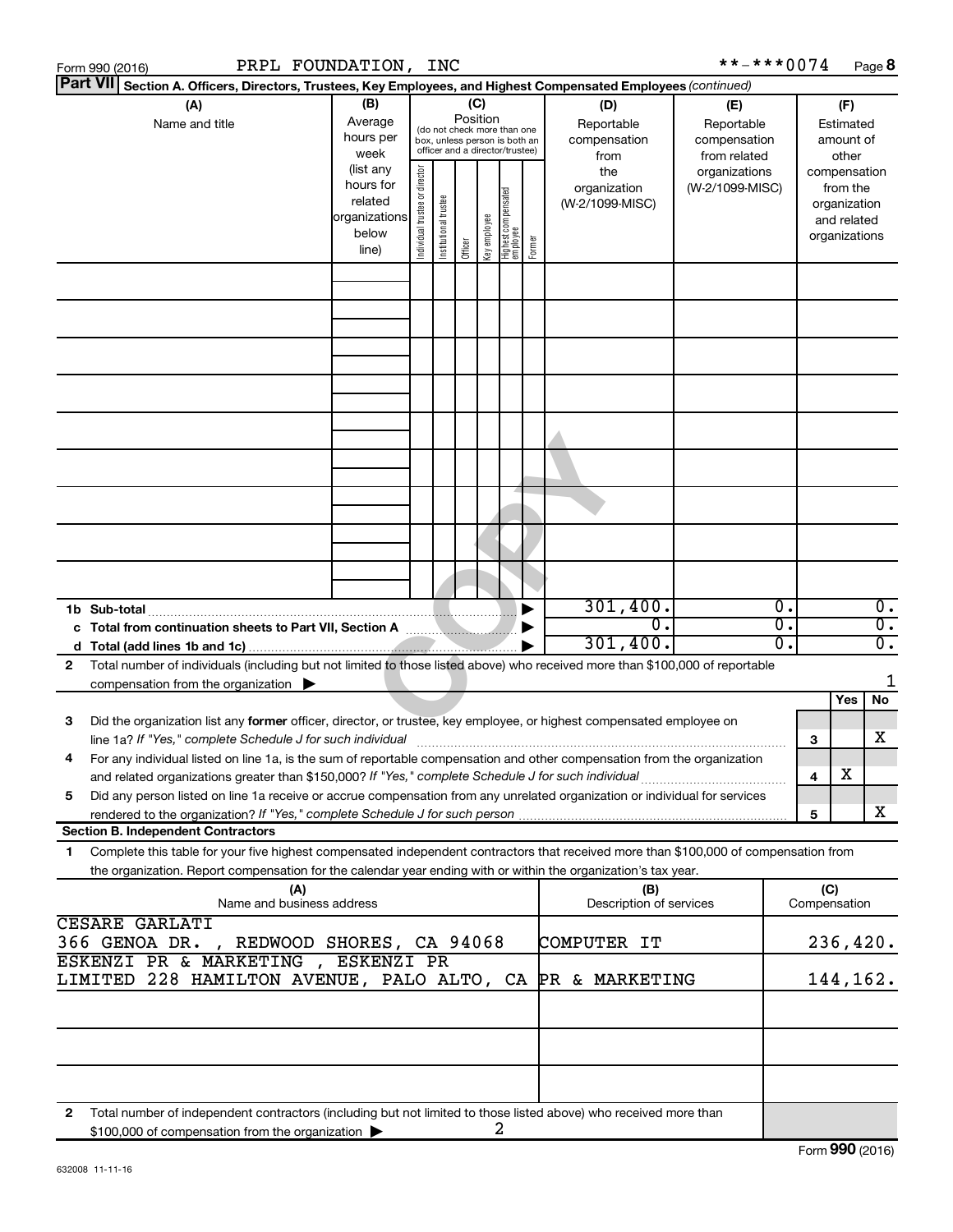|                                                           | <b>Part VIII</b> | <b>Statement of Revenue</b>                                                                                                                               |                |                       |                      |                                                                       |                                                    |                                                               |
|-----------------------------------------------------------|------------------|-----------------------------------------------------------------------------------------------------------------------------------------------------------|----------------|-----------------------|----------------------|-----------------------------------------------------------------------|----------------------------------------------------|---------------------------------------------------------------|
|                                                           |                  |                                                                                                                                                           |                |                       |                      |                                                                       |                                                    |                                                               |
|                                                           |                  |                                                                                                                                                           |                |                       | (A)<br>Total revenue | $\overline{(\mathsf{B})}$<br>Related or<br>exempt function<br>revenue | $\overline{C}$<br>Unrelated<br>business<br>revenue | Revenue excluded<br>from tax under<br>sections<br>$512 - 514$ |
|                                                           |                  | 1 a Federated campaigns                                                                                                                                   | 1a             |                       |                      |                                                                       |                                                    |                                                               |
| Contributions, Gifts, Grants<br>and Other Similar Amounts | b                |                                                                                                                                                           | 1 <sub>b</sub> |                       |                      |                                                                       |                                                    |                                                               |
|                                                           | c                | Fundraising events                                                                                                                                        | 1 <sub>c</sub> |                       |                      |                                                                       |                                                    |                                                               |
|                                                           | d                | Related organizations                                                                                                                                     | 1 <sub>d</sub> |                       |                      |                                                                       |                                                    |                                                               |
|                                                           | е                | Government grants (contributions)                                                                                                                         | 1e             |                       |                      |                                                                       |                                                    |                                                               |
|                                                           |                  | All other contributions, gifts, grants, and                                                                                                               |                |                       |                      |                                                                       |                                                    |                                                               |
|                                                           |                  | similar amounts not included above                                                                                                                        | 1f             |                       |                      |                                                                       |                                                    |                                                               |
|                                                           | g                | Noncash contributions included in lines 1a-1f: \$                                                                                                         |                |                       |                      |                                                                       |                                                    |                                                               |
|                                                           |                  |                                                                                                                                                           |                |                       |                      |                                                                       |                                                    |                                                               |
|                                                           |                  |                                                                                                                                                           |                | <b>Business Code</b>  |                      |                                                                       |                                                    |                                                               |
|                                                           | 2a               | MEMBERSHIP DUES                                                                                                                                           |                | 519100                | 952,833.             | 952,833.                                                              |                                                    |                                                               |
| Program Service<br>Revenue                                | b                |                                                                                                                                                           |                |                       |                      |                                                                       |                                                    |                                                               |
|                                                           | с                | <u> 1989 - Johann Barbara, martxa alemaniar a</u>                                                                                                         |                |                       |                      |                                                                       |                                                    |                                                               |
|                                                           | d                | <u> 1989 - Johann Barbara, martin amerikan personal (</u>                                                                                                 |                |                       |                      |                                                                       |                                                    |                                                               |
|                                                           | е                |                                                                                                                                                           |                |                       |                      |                                                                       |                                                    |                                                               |
|                                                           | f                |                                                                                                                                                           |                | $\blacktriangleright$ | 952,833.             |                                                                       |                                                    |                                                               |
|                                                           | g                |                                                                                                                                                           |                |                       |                      |                                                                       |                                                    |                                                               |
|                                                           | З                | Investment income (including dividends, interest, and                                                                                                     |                |                       |                      |                                                                       |                                                    |                                                               |
|                                                           |                  | Income from investment of tax-exempt bond proceeds                                                                                                        |                |                       |                      |                                                                       |                                                    |                                                               |
|                                                           | 4<br>5           |                                                                                                                                                           |                |                       |                      |                                                                       |                                                    |                                                               |
|                                                           |                  |                                                                                                                                                           | (i) Real       | (ii) Personal         |                      |                                                                       |                                                    |                                                               |
|                                                           | 6а               | Gross rents                                                                                                                                               |                |                       |                      |                                                                       |                                                    |                                                               |
|                                                           | b                | $\ldots \ldots \ldots \ldots \ldots$<br>Less: rental expenses                                                                                             |                |                       |                      |                                                                       |                                                    |                                                               |
|                                                           | с                | Rental income or (loss)                                                                                                                                   |                |                       |                      |                                                                       |                                                    |                                                               |
|                                                           | d                |                                                                                                                                                           |                |                       |                      |                                                                       |                                                    |                                                               |
|                                                           |                  | 7 a Gross amount from sales of                                                                                                                            | (i) Securities | (ii) Other            |                      |                                                                       |                                                    |                                                               |
|                                                           |                  | assets other than inventory                                                                                                                               |                |                       |                      |                                                                       |                                                    |                                                               |
|                                                           |                  | <b>b</b> Less: cost or other basis                                                                                                                        |                |                       |                      |                                                                       |                                                    |                                                               |
|                                                           |                  | and sales expenses                                                                                                                                        |                |                       |                      |                                                                       |                                                    |                                                               |
|                                                           |                  |                                                                                                                                                           |                |                       |                      |                                                                       |                                                    |                                                               |
|                                                           |                  |                                                                                                                                                           |                |                       |                      |                                                                       |                                                    |                                                               |
|                                                           |                  | 8 a Gross income from fundraising events (not                                                                                                             |                |                       |                      |                                                                       |                                                    |                                                               |
|                                                           |                  | including \$<br>$\mathcal{L}(\mathcal{L}^{\mathcal{L}})$ and $\mathcal{L}^{\mathcal{L}}$ are the set of the set of the set of $\mathcal{L}^{\mathcal{L}}$ | of             |                       |                      |                                                                       |                                                    |                                                               |
|                                                           |                  | contributions reported on line 1c). See                                                                                                                   |                |                       |                      |                                                                       |                                                    |                                                               |
| <b>Other Revenue</b>                                      |                  |                                                                                                                                                           |                |                       |                      |                                                                       |                                                    |                                                               |
|                                                           |                  | <b>b</b> Less: direct expenses <b>contained b</b> Less:                                                                                                   |                | $\mathbf{b}$          |                      |                                                                       |                                                    |                                                               |
|                                                           |                  | c Net income or (loss) from fundraising events                                                                                                            |                |                       |                      |                                                                       |                                                    |                                                               |
|                                                           |                  | 9 a Gross income from gaming activities. See                                                                                                              |                |                       |                      |                                                                       |                                                    |                                                               |
|                                                           |                  |                                                                                                                                                           |                |                       |                      |                                                                       |                                                    |                                                               |
|                                                           |                  |                                                                                                                                                           |                | $\mathbf b$           |                      |                                                                       |                                                    |                                                               |
|                                                           |                  | c Net income or (loss) from gaming activities                                                                                                             |                |                       |                      |                                                                       |                                                    |                                                               |
|                                                           |                  | 10 a Gross sales of inventory, less returns                                                                                                               |                |                       |                      |                                                                       |                                                    |                                                               |
|                                                           |                  |                                                                                                                                                           |                |                       |                      |                                                                       |                                                    |                                                               |
|                                                           |                  | <b>b</b> Less: cost of goods sold $\ldots$ <b>b</b>                                                                                                       |                |                       |                      |                                                                       |                                                    |                                                               |
|                                                           |                  | c Net income or (loss) from sales of inventory                                                                                                            |                |                       |                      |                                                                       |                                                    |                                                               |
|                                                           |                  | Miscellaneous Revenue                                                                                                                                     |                | <b>Business Code</b>  |                      |                                                                       |                                                    |                                                               |
|                                                           | 11a              |                                                                                                                                                           |                |                       |                      |                                                                       |                                                    |                                                               |
|                                                           | b                |                                                                                                                                                           |                |                       |                      |                                                                       |                                                    |                                                               |
|                                                           | с                |                                                                                                                                                           |                |                       |                      |                                                                       |                                                    |                                                               |
|                                                           | d                |                                                                                                                                                           |                |                       |                      |                                                                       |                                                    |                                                               |
|                                                           | е                |                                                                                                                                                           |                |                       |                      |                                                                       |                                                    |                                                               |
|                                                           | 12               |                                                                                                                                                           |                |                       |                      | $952, 833.$ $952, 833.$                                               | $\overline{0}$ .                                   | 0.                                                            |

| <b>Statement of Revenue</b> |  |
|-----------------------------|--|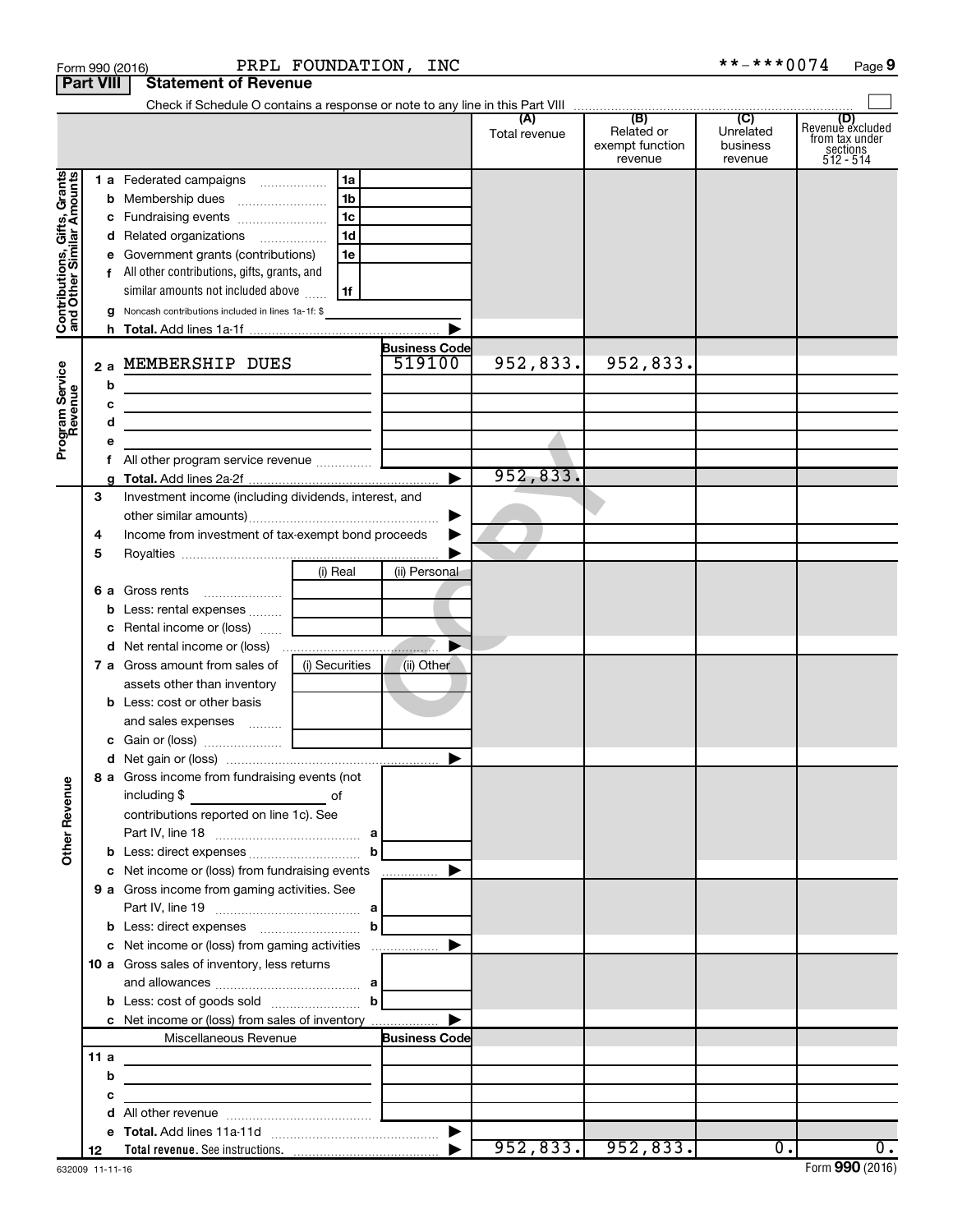**Part IX Statement of Functional Expenses** 

|              | Section 501(c)(3) and 501(c)(4) organizations must complete all columns. All other organizations must complete column (A).                                                                                  |                       |                                    |                                           |                                |  |  |  |  |
|--------------|-------------------------------------------------------------------------------------------------------------------------------------------------------------------------------------------------------------|-----------------------|------------------------------------|-------------------------------------------|--------------------------------|--|--|--|--|
|              | $\mathbf{X}$                                                                                                                                                                                                |                       |                                    |                                           |                                |  |  |  |  |
|              | Do not include amounts reported on lines 6b,<br>7b, 8b, 9b, and 10b of Part VIII.                                                                                                                           | (A)<br>Total expenses | (B)<br>Program service<br>expenses | (C)<br>Management and<br>general expenses | (D)<br>Fundraising<br>expenses |  |  |  |  |
| 1            | Grants and other assistance to domestic organizations                                                                                                                                                       |                       |                                    |                                           |                                |  |  |  |  |
|              | and domestic governments. See Part IV, line 21                                                                                                                                                              |                       |                                    |                                           |                                |  |  |  |  |
| $\mathbf{2}$ | Grants and other assistance to domestic                                                                                                                                                                     |                       |                                    |                                           |                                |  |  |  |  |
|              | individuals. See Part IV, line 22                                                                                                                                                                           |                       |                                    |                                           |                                |  |  |  |  |
| 3            | Grants and other assistance to foreign                                                                                                                                                                      |                       |                                    |                                           |                                |  |  |  |  |
|              | organizations, foreign governments, and foreign                                                                                                                                                             |                       |                                    |                                           |                                |  |  |  |  |
|              | individuals. See Part IV, lines 15 and 16                                                                                                                                                                   |                       |                                    |                                           |                                |  |  |  |  |
| 4            | Benefits paid to or for members                                                                                                                                                                             |                       |                                    |                                           |                                |  |  |  |  |
| 5            | Compensation of current officers, directors,                                                                                                                                                                |                       |                                    |                                           |                                |  |  |  |  |
|              | trustees, and key employees                                                                                                                                                                                 | 301,400.              |                                    |                                           |                                |  |  |  |  |
| 6            | Compensation not included above, to disqualified                                                                                                                                                            |                       |                                    |                                           |                                |  |  |  |  |
|              | persons (as defined under section 4958(f)(1)) and                                                                                                                                                           |                       |                                    |                                           |                                |  |  |  |  |
|              | persons described in section 4958(c)(3)(B)                                                                                                                                                                  |                       |                                    |                                           |                                |  |  |  |  |
| 7            | Other salaries and wages                                                                                                                                                                                    |                       |                                    |                                           |                                |  |  |  |  |
| 8            | Pension plan accruals and contributions (include                                                                                                                                                            |                       |                                    |                                           |                                |  |  |  |  |
|              | section 401(k) and 403(b) employer contributions)                                                                                                                                                           |                       |                                    |                                           |                                |  |  |  |  |
| 9            |                                                                                                                                                                                                             |                       |                                    |                                           |                                |  |  |  |  |
| 10           |                                                                                                                                                                                                             |                       |                                    |                                           |                                |  |  |  |  |
| 11           | Fees for services (non-employees):                                                                                                                                                                          |                       |                                    |                                           |                                |  |  |  |  |
| а            |                                                                                                                                                                                                             | 128.                  |                                    |                                           |                                |  |  |  |  |
| b            |                                                                                                                                                                                                             | 38, 110.              |                                    |                                           |                                |  |  |  |  |
|              |                                                                                                                                                                                                             |                       |                                    |                                           |                                |  |  |  |  |
| d            | Professional fundraising services. See Part IV, line 17                                                                                                                                                     |                       |                                    |                                           |                                |  |  |  |  |
| е<br>f       | Investment management fees                                                                                                                                                                                  |                       |                                    |                                           |                                |  |  |  |  |
| g            | Other. (If line 11g amount exceeds 10% of line 25,                                                                                                                                                          |                       |                                    |                                           |                                |  |  |  |  |
|              | column (A) amount, list line 11g expenses on Sch O.)                                                                                                                                                        | 373,686.              |                                    |                                           |                                |  |  |  |  |
| 12           |                                                                                                                                                                                                             | 213,078.              |                                    |                                           |                                |  |  |  |  |
| 13           |                                                                                                                                                                                                             | 16,428.               |                                    |                                           |                                |  |  |  |  |
| 14           |                                                                                                                                                                                                             | 2,766.                |                                    |                                           |                                |  |  |  |  |
| 15           |                                                                                                                                                                                                             |                       |                                    |                                           |                                |  |  |  |  |
| 16           |                                                                                                                                                                                                             |                       |                                    |                                           |                                |  |  |  |  |
| 17           |                                                                                                                                                                                                             | 106,903.              |                                    |                                           |                                |  |  |  |  |
| 18           | Payments of travel or entertainment expenses                                                                                                                                                                |                       |                                    |                                           |                                |  |  |  |  |
|              | for any federal, state, or local public officials                                                                                                                                                           |                       |                                    |                                           |                                |  |  |  |  |
| 19           | Conferences, conventions, and meetings                                                                                                                                                                      | 103,821.              |                                    |                                           |                                |  |  |  |  |
| 20           | Interest                                                                                                                                                                                                    |                       |                                    |                                           |                                |  |  |  |  |
| 21           |                                                                                                                                                                                                             |                       |                                    |                                           |                                |  |  |  |  |
| 22           | Depreciation, depletion, and amortization                                                                                                                                                                   |                       |                                    |                                           |                                |  |  |  |  |
| 23           | Insurance                                                                                                                                                                                                   | 1,656.                |                                    |                                           |                                |  |  |  |  |
| 24           | Other expenses. Itemize expenses not covered<br>above. (List miscellaneous expenses in line 24e. If line<br>24e amount exceeds 10% of line 25, column (A)<br>amount, list line 24e expenses on Schedule O.) |                       |                                    |                                           |                                |  |  |  |  |
| a            | <b>SETTLEMENT</b>                                                                                                                                                                                           | 16,640.               |                                    |                                           |                                |  |  |  |  |
| b            | MEMBERSHIP SUPPORT                                                                                                                                                                                          | 14,375.               |                                    |                                           |                                |  |  |  |  |
| с            |                                                                                                                                                                                                             |                       |                                    |                                           |                                |  |  |  |  |
| d            |                                                                                                                                                                                                             |                       |                                    |                                           |                                |  |  |  |  |
|              | e All other expenses                                                                                                                                                                                        |                       |                                    |                                           |                                |  |  |  |  |
| 25           | Total functional expenses. Add lines 1 through 24e                                                                                                                                                          | 1,188,991.            |                                    |                                           |                                |  |  |  |  |
| 26           | <b>Joint costs.</b> Complete this line only if the organization                                                                                                                                             |                       |                                    |                                           |                                |  |  |  |  |
|              | reported in column (B) joint costs from a combined                                                                                                                                                          |                       |                                    |                                           |                                |  |  |  |  |
|              | educational campaign and fundraising solicitation.<br>Check here $\blacktriangleright$                                                                                                                      |                       |                                    |                                           |                                |  |  |  |  |
|              | if following SOP 98-2 (ASC 958-720)                                                                                                                                                                         |                       |                                    |                                           |                                |  |  |  |  |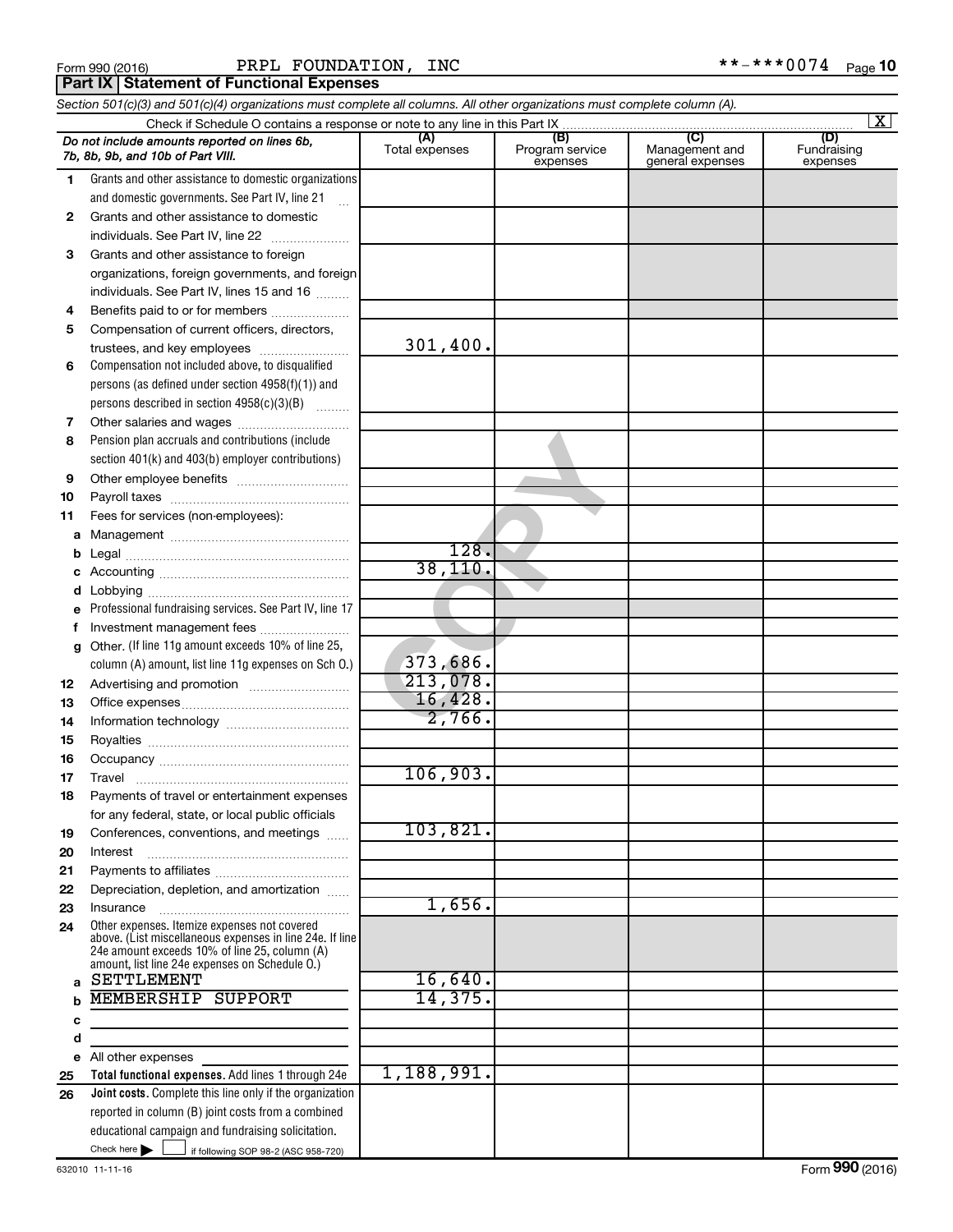| INC<br>FOUNDATION<br>PRPL<br>Form 990 (2016) | $***0074$<br>**_<br>Page |
|----------------------------------------------|--------------------------|
|----------------------------------------------|--------------------------|

|                             |          |                                                                                                                                                                                                                                |                 | (A)<br>Beginning of year |                          | (B)<br>End of year |
|-----------------------------|----------|--------------------------------------------------------------------------------------------------------------------------------------------------------------------------------------------------------------------------------|-----------------|--------------------------|--------------------------|--------------------|
|                             | 1        |                                                                                                                                                                                                                                |                 | 493,580.                 | 1                        | 184,081.           |
|                             | 2        |                                                                                                                                                                                                                                |                 | $\mathbf{2}$             |                          |                    |
|                             | З        |                                                                                                                                                                                                                                |                 |                          | 3                        |                    |
|                             | 4        |                                                                                                                                                                                                                                |                 |                          | 4                        | 120,000.           |
|                             | 5        | Loans and other receivables from current and former officers, directors,                                                                                                                                                       |                 |                          |                          |                    |
|                             |          | trustees, key employees, and highest compensated employees. Complete                                                                                                                                                           |                 |                          |                          |                    |
|                             |          | Part II of Schedule L                                                                                                                                                                                                          |                 |                          | 5                        |                    |
|                             | 6        | Loans and other receivables from other disqualified persons (as defined under                                                                                                                                                  |                 |                          |                          |                    |
|                             |          | section $4958(f)(1)$ , persons described in section $4958(c)(3)(B)$ , and contributing                                                                                                                                         |                 |                          |                          |                    |
|                             |          | employers and sponsoring organizations of section 501(c)(9) voluntary                                                                                                                                                          |                 |                          |                          |                    |
|                             |          | employees' beneficiary organizations (see instr). Complete Part II of Sch L                                                                                                                                                    |                 |                          | 6                        |                    |
| Assets                      | 7        |                                                                                                                                                                                                                                |                 |                          | $\overline{\phantom{a}}$ |                    |
|                             | 8        |                                                                                                                                                                                                                                |                 |                          | 8                        |                    |
|                             | 9        | Prepaid expenses and deferred charges [11] matter continues and the charges [11] matter continues and the Prepaid expenses and deferred charges [11] matter continues and the Prepaid experiment of Prepaid experiment and the |                 | 7,900.                   | 9                        | 4,445.             |
|                             |          | 10a Land, buildings, and equipment: cost or other                                                                                                                                                                              |                 |                          |                          |                    |
|                             |          | basis. Complete Part VI of Schedule D                                                                                                                                                                                          | 10a             |                          |                          |                    |
|                             |          | <b>b</b> Less: accumulated depreciation                                                                                                                                                                                        | 10 <sub>b</sub> |                          | 10 <sub>c</sub>          |                    |
|                             | 11       |                                                                                                                                                                                                                                |                 |                          | 11                       |                    |
|                             | 12       |                                                                                                                                                                                                                                |                 |                          | 12                       |                    |
|                             | 13       |                                                                                                                                                                                                                                |                 |                          | 13                       |                    |
|                             | 14       |                                                                                                                                                                                                                                |                 | 14                       |                          |                    |
|                             | 15       |                                                                                                                                                                                                                                |                 |                          | 15                       |                    |
|                             | 16       | Total assets. Add lines 1 through 15 (must equal line 34)                                                                                                                                                                      |                 | 501,480.                 | 16                       | 308,526.           |
|                             | 17       |                                                                                                                                                                                                                                |                 | 104,063.                 | 17                       | 117, 351.          |
|                             | 18       |                                                                                                                                                                                                                                |                 | 235,417.                 | 18                       | 265, 333.          |
|                             | 19       |                                                                                                                                                                                                                                |                 | 19                       |                          |                    |
|                             | 20       |                                                                                                                                                                                                                                |                 |                          | 20                       |                    |
|                             | 21       | Escrow or custodial account liability. Complete Part IV of Schedule D                                                                                                                                                          | .               |                          | 21                       |                    |
| Liabilities                 | 22       | Loans and other payables to current and former officers, directors, trustees,                                                                                                                                                  |                 |                          |                          |                    |
|                             |          | key employees, highest compensated employees, and disqualified persons.                                                                                                                                                        |                 |                          |                          |                    |
|                             |          |                                                                                                                                                                                                                                |                 |                          | 22                       |                    |
|                             | 23<br>24 | Secured mortgages and notes payable to unrelated third parties<br>Unsecured notes and loans payable to unrelated third parties                                                                                                 | .               |                          | 23<br>24                 |                    |
|                             | 25       | Other liabilities (including federal income tax, payables to related third                                                                                                                                                     |                 |                          |                          |                    |
|                             |          | parties, and other liabilities not included on lines 17-24). Complete Part X of                                                                                                                                                |                 |                          |                          |                    |
|                             |          | Schedule D                                                                                                                                                                                                                     |                 |                          | 25                       |                    |
|                             | 26       |                                                                                                                                                                                                                                |                 | 339,480.                 | 26                       | 382,684.           |
|                             |          | Organizations that follow SFAS 117 (ASC 958), check here $\blacktriangleright \begin{array}{c} \perp X \end{array}$ and                                                                                                        |                 |                          |                          |                    |
|                             |          | complete lines 27 through 29, and lines 33 and 34.                                                                                                                                                                             |                 |                          |                          |                    |
|                             | 27       |                                                                                                                                                                                                                                |                 | 162,000.                 | 27                       | $-74, 158.$        |
|                             | 28       |                                                                                                                                                                                                                                |                 |                          | 28                       |                    |
|                             | 29       | Permanently restricted net assets                                                                                                                                                                                              |                 |                          | 29                       |                    |
|                             |          | Organizations that do not follow SFAS 117 (ASC 958), check here $\blacktriangleright$                                                                                                                                          |                 |                          |                          |                    |
|                             |          | and complete lines 30 through 34.                                                                                                                                                                                              |                 |                          |                          |                    |
|                             | 30       |                                                                                                                                                                                                                                |                 |                          | 30                       |                    |
|                             | 31       | Paid-in or capital surplus, or land, building, or equipment fund                                                                                                                                                               |                 |                          | 31                       |                    |
| Net Assets or Fund Balances | 32       | Retained earnings, endowment, accumulated income, or other funds                                                                                                                                                               |                 |                          | 32                       |                    |
|                             | 33       |                                                                                                                                                                                                                                |                 | 162,000.                 | 33                       | $-74,158.$         |
|                             | 34       |                                                                                                                                                                                                                                |                 | 501,480.                 | 34                       | 308,526.           |

Form (2016) **990**

# **Part X Balance Sheet**

| Form 990 (2016) |  |  |
|-----------------|--|--|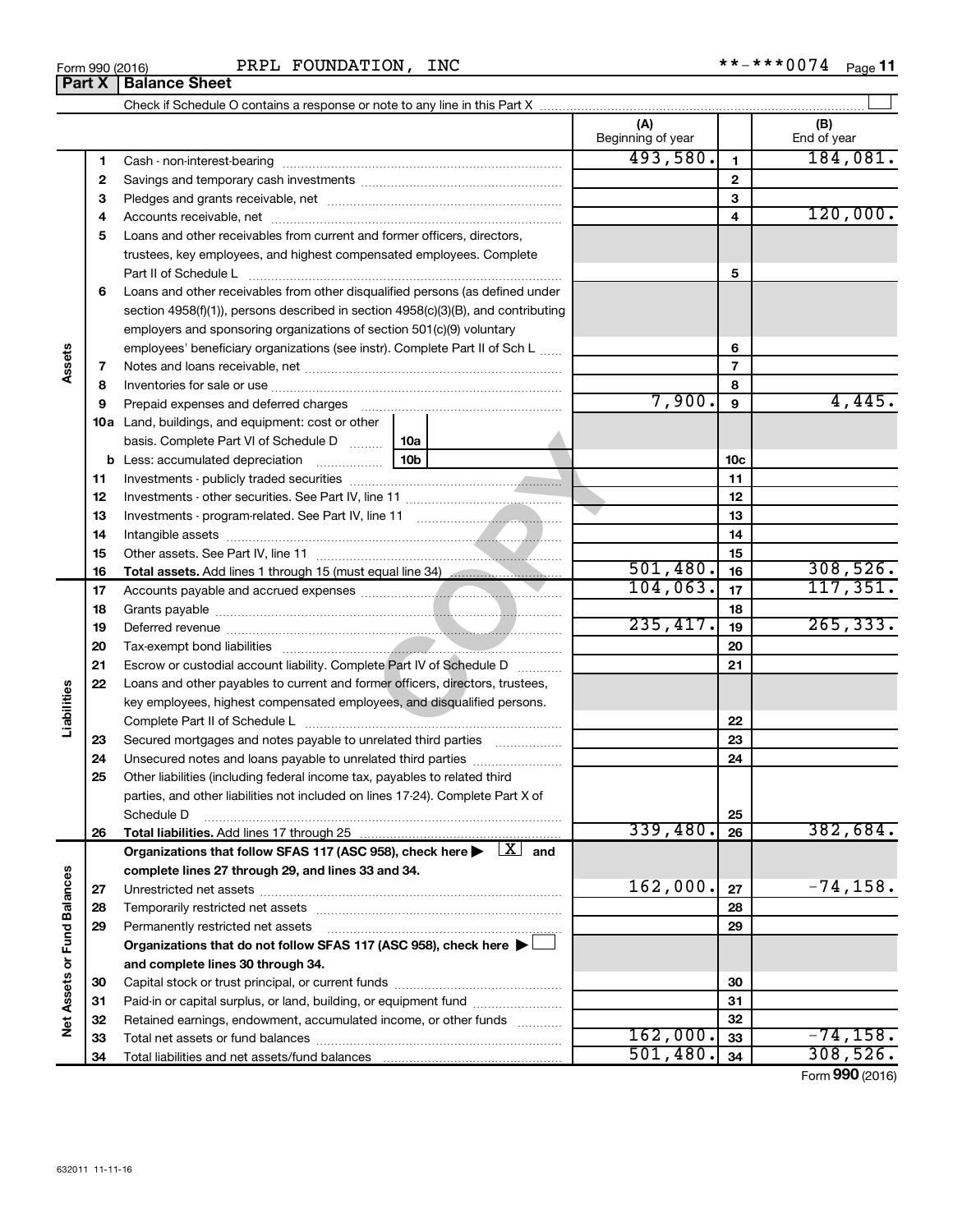|    | PRPL FOUNDATION, INC<br>Form 990 (2016)                                                                                                                                                                                        |                         | **-***0074 Page 12 |            |                  |
|----|--------------------------------------------------------------------------------------------------------------------------------------------------------------------------------------------------------------------------------|-------------------------|--------------------|------------|------------------|
|    | Part XI<br><b>Reconciliation of Net Assets</b>                                                                                                                                                                                 |                         |                    |            |                  |
|    |                                                                                                                                                                                                                                |                         |                    |            |                  |
|    |                                                                                                                                                                                                                                |                         |                    |            |                  |
| 1  |                                                                                                                                                                                                                                | $\mathbf{1}$            | 952,833.           |            |                  |
| 2  |                                                                                                                                                                                                                                | $\overline{2}$          | 1,188,991.         |            |                  |
| З  | Revenue less expenses. Subtract line 2 from line 1                                                                                                                                                                             | $\mathbf{3}$            | $-236, 158.$       |            |                  |
| 4  |                                                                                                                                                                                                                                | $\overline{\mathbf{4}}$ | 162,000.           |            |                  |
| 5  |                                                                                                                                                                                                                                | 5                       |                    |            |                  |
| 6  | Donated services and use of facilities                                                                                                                                                                                         | 6                       |                    |            |                  |
| 7  | Investment expenses                                                                                                                                                                                                            | $\overline{7}$          |                    |            |                  |
| 8  | Prior period adjustments [111] matter contract and an international contract and adjustments [11] matter contract and adjustments [11] matter contract and adjustments [11] matter contract and adjustments and adjustments an | 8                       |                    |            |                  |
| 9  |                                                                                                                                                                                                                                | 9                       |                    |            | $\overline{0}$ . |
| 10 | Net assets or fund balances at end of year. Combine lines 3 through 9 (must equal Part X, line 33,                                                                                                                             |                         |                    |            |                  |
|    | column (B))                                                                                                                                                                                                                    | 10                      | $-74, 158.$        |            |                  |
|    | Part XII Financial Statements and Reporting                                                                                                                                                                                    |                         |                    |            |                  |
|    |                                                                                                                                                                                                                                |                         |                    |            |                  |
|    |                                                                                                                                                                                                                                |                         |                    | <b>Yes</b> | No               |
| 1  | $\boxed{\text{X}}$ Accrual<br>Accounting method used to prepare the Form 990: [130] Cash<br>Other                                                                                                                              |                         |                    |            |                  |
|    | If the organization changed its method of accounting from a prior year or checked "Other," explain in Schedule O.                                                                                                              |                         |                    |            |                  |
|    |                                                                                                                                                                                                                                |                         | 2a                 |            | x                |
|    | If "Yes," check a box below to indicate whether the financial statements for the year were compiled or reviewed on a                                                                                                           |                         |                    |            |                  |
|    | separate basis, consolidated basis, or both:                                                                                                                                                                                   |                         |                    |            |                  |
|    | Consolidated basis<br>Separate basis<br>Both consolidated and separate basis                                                                                                                                                   |                         |                    |            |                  |
|    |                                                                                                                                                                                                                                |                         | 2 <sub>b</sub>     |            | х                |
|    | If "Yes," check a box below to indicate whether the financial statements for the year were audited on a separate basis,                                                                                                        |                         |                    |            |                  |
|    | consolidated basis, or both:                                                                                                                                                                                                   |                         |                    |            |                  |
|    | Separate basis<br>Consolidated basis<br>Both consolidated and separate basis                                                                                                                                                   |                         |                    |            |                  |
|    | c If "Yes" to line 2a or 2b, does the organization have a committee that assumes responsibility for oversight of the audit,                                                                                                    |                         |                    |            |                  |
|    |                                                                                                                                                                                                                                |                         | 2c                 |            |                  |
|    | If the organization changed either its oversight process or selection process during the tax year, explain in Schedule O.                                                                                                      |                         |                    |            |                  |
|    | 3a As a result of a federal award, was the organization required to undergo an audit or audits as set forth in the Single Audit                                                                                                |                         |                    |            |                  |
|    |                                                                                                                                                                                                                                |                         | 3a                 |            | x                |
|    | b If "Yes," did the organization undergo the required audit or audits? If the organization did not undergo the required audit                                                                                                  |                         |                    |            |                  |
|    |                                                                                                                                                                                                                                |                         | 3b                 |            |                  |
|    |                                                                                                                                                                                                                                |                         | Form 990 (2016)    |            |                  |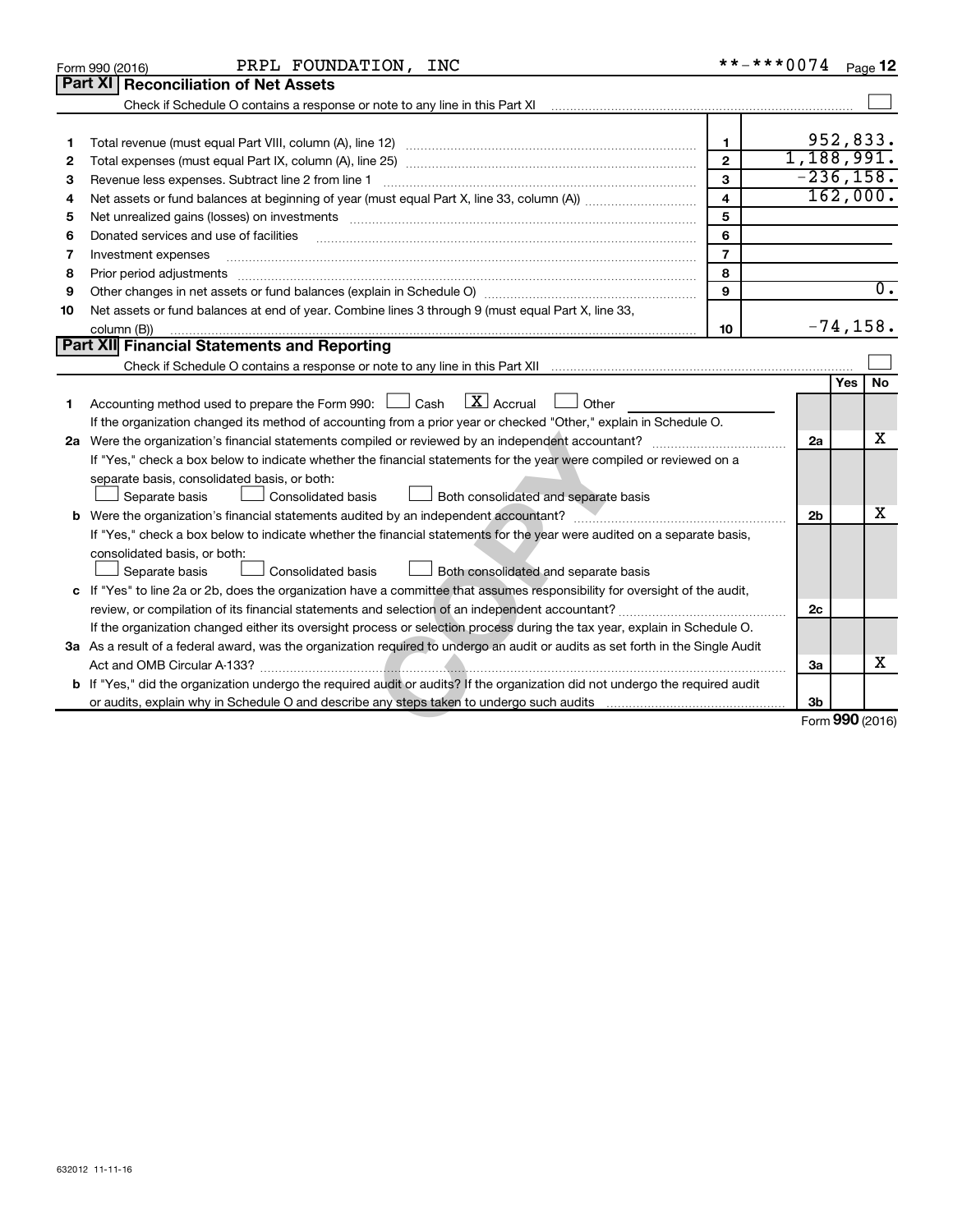| <b>SCHEDULE C</b>                                             | <b>Political Campaign and Lobbying Activities</b>                                                                                                                                        |                          | OMB No. 1545-0047                     |  |  |  |  |
|---------------------------------------------------------------|------------------------------------------------------------------------------------------------------------------------------------------------------------------------------------------|--------------------------|---------------------------------------|--|--|--|--|
| (Form 990 or 990-EZ)                                          | For Organizations Exempt From Income Tax Under section 501(c) and section 527                                                                                                            |                          |                                       |  |  |  |  |
| Department of the Treasury<br><b>Internal Revenue Service</b> | Complete if the organization is described below. Attach to Form 990 or Form 990-EZ.<br>Information about Schedule C (Form 990 or 990-EZ) and its instructions is at www.irs.gov/form990. |                          | <b>Open to Public</b><br>Inspection   |  |  |  |  |
|                                                               | If the organization answered "Yes," on Form 990, Part IV, line 3, or Form 990-EZ, Part V, line 46 (Political Campaign Activities), then                                                  |                          |                                       |  |  |  |  |
|                                                               | • Section 501(c)(3) organizations: Complete Parts I-A and B. Do not complete Part I-C.                                                                                                   |                          |                                       |  |  |  |  |
|                                                               | • Section 501(c) (other than section 501(c)(3)) organizations: Complete Parts I-A and C below. Do not complete Part I-B.                                                                 |                          |                                       |  |  |  |  |
|                                                               | • Section 527 organizations: Complete Part I-A only.                                                                                                                                     |                          |                                       |  |  |  |  |
|                                                               | If the organization answered "Yes," on Form 990, Part IV, line 4, or Form 990-EZ, Part VI, line 47 (Lobbying Activities), then                                                           |                          |                                       |  |  |  |  |
|                                                               | • Section 501(c)(3) organizations that have filed Form 5768 (election under section 501(h)): Complete Part II-A. Do not complete Part II-B.                                              |                          |                                       |  |  |  |  |
|                                                               | • Section 501(c)(3) organizations that have NOT filed Form 5768 (election under section 501(h)): Complete Part II-B. Do not complete Part II-A.                                          |                          |                                       |  |  |  |  |
|                                                               | If the organization answered "Yes," on Form 990, Part IV, line 5 (Proxy Tax) (see separate instructions) or Form 990-EZ, Part V, line 35c (Proxy                                         |                          |                                       |  |  |  |  |
| Tax) (see separate instructions), then                        |                                                                                                                                                                                          |                          |                                       |  |  |  |  |
|                                                               | • Section 501(c)(4), (5), or (6) organizations: Complete Part III.                                                                                                                       |                          |                                       |  |  |  |  |
| Name of organization                                          |                                                                                                                                                                                          |                          | <b>Employer identification number</b> |  |  |  |  |
|                                                               | PRPL FOUNDATION, INC                                                                                                                                                                     |                          | **-***0074                            |  |  |  |  |
| Part I-A                                                      | Complete if the organization is exempt under section 501(c) or is a section 527 organization.                                                                                            |                          |                                       |  |  |  |  |
|                                                               |                                                                                                                                                                                          |                          |                                       |  |  |  |  |
|                                                               | Provide a description of the organization's direct and indirect political campaign activities in Part IV.                                                                                |                          |                                       |  |  |  |  |
| $\mathbf{2}$                                                  | Political campaign activity expenditures                                                                                                                                                 | $\triangleright$ \$      |                                       |  |  |  |  |
| 3                                                             | Volunteer hours for political campaign activities<br>그 사람들은 그 사람들은 아이들의 사람들을 만들어 보이는 것이다. 그 사람들은 아이들의 사람들은 아이들의 사람들을 만들어 있다.                                                             |                          |                                       |  |  |  |  |
|                                                               |                                                                                                                                                                                          |                          |                                       |  |  |  |  |
| Part I-B                                                      | Complete if the organization is exempt under section 501(c)(3).                                                                                                                          |                          |                                       |  |  |  |  |
|                                                               | 1 Enter the amount of any excise tax incurred by the organization under section 4955                                                                                                     | $\blacktriangleright$ \$ |                                       |  |  |  |  |
|                                                               | . Februaries approved of any cycles bey becomed by consectantly presented including as states 40FF                                                                                       |                          |                                       |  |  |  |  |

632041 11-10-16

LHA

| contributions received that were promptly and directly delivered to a separate political organization, such as a separate segregated fund or a |                    |           |                      |                       |  |  |  |  |  |  |  |
|------------------------------------------------------------------------------------------------------------------------------------------------|--------------------|-----------|----------------------|-----------------------|--|--|--|--|--|--|--|
| political action committee (PAC). If additional space is needed, provide information in Part IV.                                               |                    |           |                      |                       |  |  |  |  |  |  |  |
| (a) Name                                                                                                                                       | <b>(b)</b> Address | $(c)$ EIN | (d) Amount paid from | (e) Amount of politic |  |  |  |  |  |  |  |

| (a) Name | (b) Address | $(c)$ EIN | (d) Amount paid from<br>filing organization's<br>funds. If none, enter -0-. | (e) Amount of political<br>contributions received and<br>promptly and directly<br>delivered to a separate<br>political organization.<br>If none, enter -0-. |
|----------|-------------|-----------|-----------------------------------------------------------------------------|-------------------------------------------------------------------------------------------------------------------------------------------------------------|
|          |             |           |                                                                             |                                                                                                                                                             |
|          |             |           |                                                                             |                                                                                                                                                             |
|          |             |           |                                                                             |                                                                                                                                                             |
|          |             |           |                                                                             |                                                                                                                                                             |
|          |             |           |                                                                             |                                                                                                                                                             |
|          |             |           |                                                                             |                                                                                                                                                             |

**For Paperwork Reduction Act Notice, see the Instructions for Form 990 or 990-EZ. Schedule C (Form 990 or 990-EZ) 2016**

| <b>2</b> Political campaign activity expenditures                                                                      |                          |            |           |
|------------------------------------------------------------------------------------------------------------------------|--------------------------|------------|-----------|
| Volunteer hours for political campaign activities<br>з                                                                 |                          |            |           |
|                                                                                                                        |                          |            |           |
| Complete if the organization is exempt under section 501(c)(3).<br>Part I-B                                            |                          |            |           |
| Enter the amount of any excise tax incurred by the organization under section 4955                                     | $\blacktriangleright$ \$ |            |           |
| Enter the amount of any excise tax incurred by organization managers under section 4955                                | ≻ \$                     |            |           |
| з                                                                                                                      |                          | <b>Yes</b> | <b>No</b> |
|                                                                                                                        |                          | Yes        | No        |
| <b>b</b> If "Yes." describe in Part IV.                                                                                |                          |            |           |
| Complete if the organization is exempt under section 501(c), except section 501(c)(3).<br><b>Part I-CI</b>             |                          |            |           |
| Enter the amount directly expended by the filing organization for section 527 exempt function activities               | $\triangleright$ s       |            |           |
| Enter the amount of the filing organization's funds contributed to other organizations for section 527<br>$\mathbf{2}$ |                          |            |           |
| exempt function activities                                                                                             |                          |            |           |
| Total exempt function expenditures. Add lines 1 and 2. Enter here and on Form 1120-POL,<br>3                           |                          |            |           |
| line 17b                                                                                                               |                          |            |           |
| Did the filing organization file Form 1120-POL for this year?                                                          |                          | Yes        | N٥        |
|                                                                                                                        |                          |            |           |

| Total exempt function expenditures. Add lines 1 and 2. Enter here and on Form 1120-POL,                                                           |     |           |
|---------------------------------------------------------------------------------------------------------------------------------------------------|-----|-----------|
| line 17b                                                                                                                                          |     |           |
| 4 Did the filing organization file Form 1120-POL for this year?                                                                                   | Yes | <b>No</b> |
| 5 Enter the names, addresses and employer identification number (EIN) of all section 527 political organizations to which the filing organization |     |           |
| made payments. For each organization listed, enter the amount paid from the filing organization's funds. Also enter the amount of political       |     |           |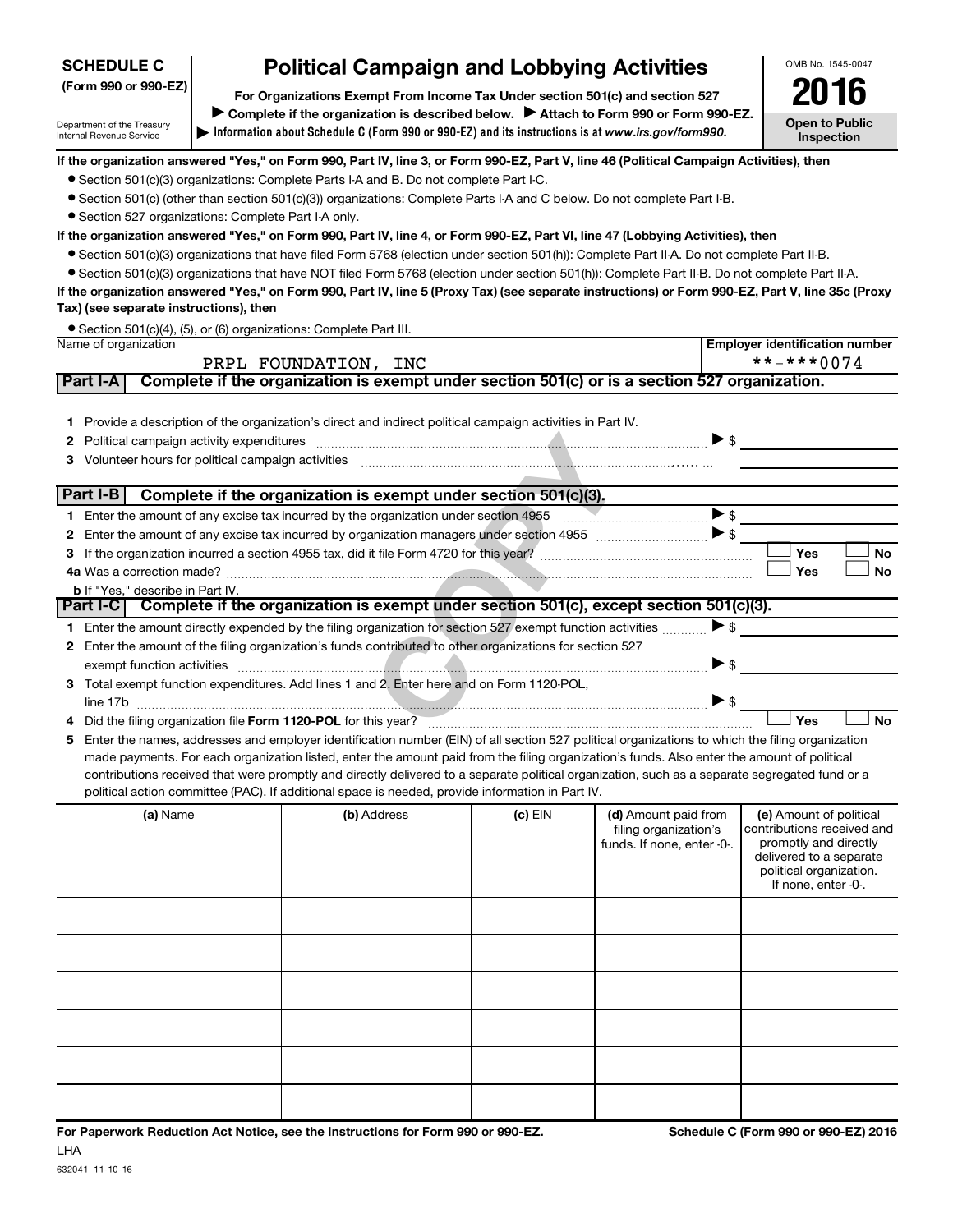| Schedule C (Form 990 or 990-EZ) 2016 PRPL FOUNDATION, INC                                                                                                          |                                        |                                                         |            |                                        | **-***0074 Page 2              |
|--------------------------------------------------------------------------------------------------------------------------------------------------------------------|----------------------------------------|---------------------------------------------------------|------------|----------------------------------------|--------------------------------|
| Complete if the organization is exempt under section 501(c)(3) and filed Form 5768 (election under<br>Part II-A                                                    |                                        |                                                         |            |                                        |                                |
| section 501(h)).                                                                                                                                                   |                                        |                                                         |            |                                        |                                |
| A Check $\blacktriangleright$<br>if the filing organization belongs to an affiliated group (and list in Part IV each affiliated group member's name, address, EIN, |                                        |                                                         |            |                                        |                                |
| expenses, and share of excess lobbying expenditures).                                                                                                              |                                        |                                                         |            |                                        |                                |
| <b>B</b> Check <b>P</b><br>if the filing organization checked box A and "limited control" provisions apply.                                                        |                                        |                                                         |            |                                        |                                |
| (The term "expenditures" means amounts paid or incurred.)                                                                                                          | <b>Limits on Lobbying Expenditures</b> |                                                         |            | (a) Filing<br>organization's<br>totals | (b) Affiliated group<br>totals |
| 1a Total lobbying expenditures to influence public opinion (grass roots lobbying)                                                                                  |                                        |                                                         |            |                                        |                                |
| <b>b</b> Total lobbying expenditures to influence a legislative body (direct lobbying) <i>manumumumum</i>                                                          |                                        |                                                         |            |                                        |                                |
| С                                                                                                                                                                  |                                        |                                                         |            |                                        |                                |
| <b>d</b> Other exempt purpose expenditures                                                                                                                         |                                        |                                                         |            |                                        |                                |
|                                                                                                                                                                    |                                        |                                                         |            |                                        |                                |
| f Lobbying nontaxable amount. Enter the amount from the following table in both columns.                                                                           |                                        |                                                         |            |                                        |                                |
| If the amount on line 1e, column $(a)$ or $(b)$ is:                                                                                                                |                                        | The lobbying nontaxable amount is:                      |            |                                        |                                |
| Not over \$500,000                                                                                                                                                 |                                        | 20% of the amount on line 1e.                           |            |                                        |                                |
| Over \$500,000 but not over \$1,000,000                                                                                                                            |                                        | \$100,000 plus 15% of the excess over \$500,000.        |            |                                        |                                |
| Over \$1,000,000 but not over \$1,500,000                                                                                                                          |                                        | \$175,000 plus 10% of the excess over \$1,000,000       |            |                                        |                                |
| Over \$1,500,000 but not over \$17,000,000                                                                                                                         |                                        | \$225,000 plus 5% of the excess over \$1,500,000.       |            |                                        |                                |
| Over \$17,000,000                                                                                                                                                  | \$1,000,000.                           |                                                         |            |                                        |                                |
|                                                                                                                                                                    |                                        |                                                         |            |                                        |                                |
| g Grassroots nontaxable amount (enter 25% of line 1f)                                                                                                              |                                        |                                                         |            |                                        |                                |
| h Subtract line 1g from line 1a. If zero or less, enter -0-                                                                                                        |                                        |                                                         |            |                                        |                                |
|                                                                                                                                                                    |                                        |                                                         |            |                                        |                                |
| If there is an amount other than zero on either line 1h or line 1i, did the organization file Form 4720<br>i.                                                      |                                        |                                                         |            |                                        |                                |
| reporting section 4911 tax for this year?                                                                                                                          |                                        |                                                         |            |                                        | Yes<br>No                      |
|                                                                                                                                                                    |                                        | 4-Year Averaging Period Under section 501(h)            |            |                                        |                                |
| (Some organizations that made a section 501(h) election do not have to complete all of the five columns below.                                                     |                                        |                                                         |            |                                        |                                |
|                                                                                                                                                                    |                                        | See the separate instructions for lines 2a through 2f.) |            |                                        |                                |
|                                                                                                                                                                    |                                        | Lobbying Expenditures During 4-Year Averaging Period    |            |                                        |                                |
| Calendar year<br>(or fiscal year beginning in)                                                                                                                     | (a) 2013                               | $(b)$ 2014                                              | $(c)$ 2015 | $(d)$ 2016                             | (e) Total                      |
| 2a Lobbying nontaxable amount                                                                                                                                      |                                        |                                                         |            |                                        |                                |
| <b>b</b> Lobbying ceiling amount                                                                                                                                   |                                        |                                                         |            |                                        |                                |
| (150% of line 2a, column(e))                                                                                                                                       |                                        |                                                         |            |                                        |                                |
| c Total lobbying expenditures                                                                                                                                      |                                        |                                                         |            |                                        |                                |
|                                                                                                                                                                    |                                        |                                                         |            |                                        |                                |
| d Grassroots nontaxable amount                                                                                                                                     |                                        |                                                         |            |                                        |                                |
| e Grassroots ceiling amount                                                                                                                                        |                                        |                                                         |            |                                        |                                |
| (150% of line 2d, column (e))                                                                                                                                      |                                        |                                                         |            |                                        |                                |
| f Grassroots lobbying expenditures                                                                                                                                 |                                        |                                                         |            |                                        |                                |
|                                                                                                                                                                    |                                        |                                                         |            |                                        |                                |

**Schedule C (Form 990 or 990-EZ) 2016**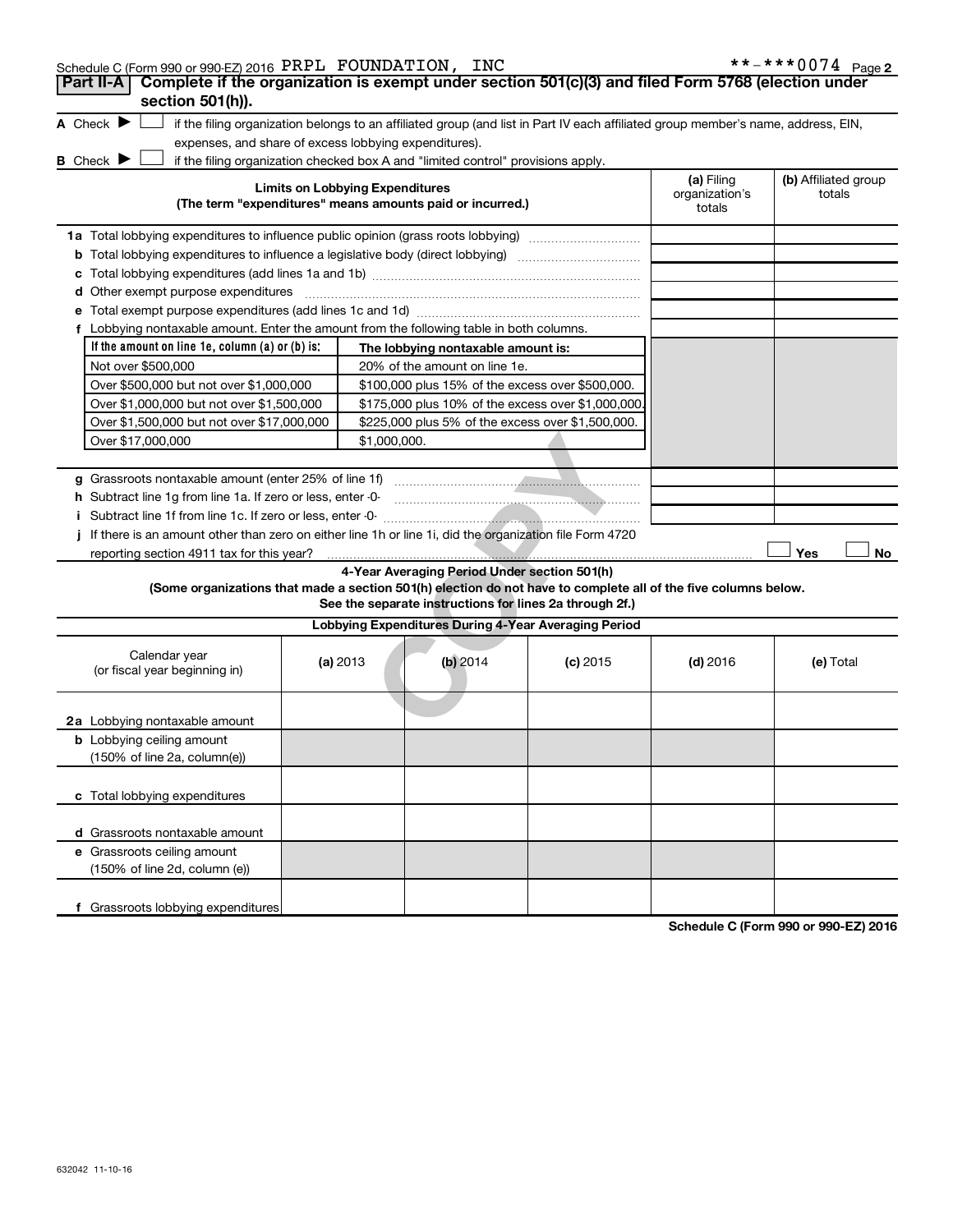#### Schedule C (Form 990 or 990-EZ) 2016  $\bm{P}\bm{R}\bm{P}\bm{\perp}$   $\bm{F}$   $\bm{C}$   $\bm{D}$   $\bm{N}$  ,  $\bm{F}$   $\bm{C}$   $\bm{N}$  ,  $\bm{C}$   $\bm{S}$  ,  $\bm{C}$   $\bm{S}$  ,  $\bm{C}$   $\bm{S}$  ,  $\bm{C}$   $\bm{S}$  ,  $\bm{C}$  ,  $\bm{S}$  ,  $\bm{C}$  , PRPL FOUNDATION, INC \*\*-\*\*\*0074

### **Part II-B Complete if the organization is exempt under section 501(c)(3) and has NOT filed Form 5768 (election under section 501(h)).**

|              | For each "Yes," response on lines 1a through 1i below, provide in Part IV a detailed description                                                                                                                                            | (a) |                | (b)        |    |
|--------------|---------------------------------------------------------------------------------------------------------------------------------------------------------------------------------------------------------------------------------------------|-----|----------------|------------|----|
|              | of the lobbying activity.                                                                                                                                                                                                                   | Yes | No             | Amount     |    |
| 1.           | During the year, did the filing organization attempt to influence foreign, national, state or<br>local legislation, including any attempt to influence public opinion on a legislative matter<br>or referendum, through the use of:         |     |                |            |    |
|              | <b>b</b> Paid staff or management (include compensation in expenses reported on lines 1c through 1i)?                                                                                                                                       |     |                |            |    |
|              |                                                                                                                                                                                                                                             |     |                |            |    |
|              |                                                                                                                                                                                                                                             |     |                |            |    |
|              |                                                                                                                                                                                                                                             |     |                |            |    |
|              |                                                                                                                                                                                                                                             |     |                |            |    |
|              | g Direct contact with legislators, their staffs, government officials, or a legislative body?                                                                                                                                               |     |                |            |    |
|              | h Rallies, demonstrations, seminars, conventions, speeches, lectures, or any similar means?                                                                                                                                                 |     |                |            |    |
|              |                                                                                                                                                                                                                                             |     |                |            |    |
|              |                                                                                                                                                                                                                                             |     |                |            |    |
|              | 2a Did the activities in line 1 cause the organization to be not described in section 501(c)(3)?                                                                                                                                            |     |                |            |    |
|              |                                                                                                                                                                                                                                             |     |                |            |    |
|              | c If "Yes," enter the amount of any tax incurred by organization managers under section 4912                                                                                                                                                |     |                |            |    |
|              |                                                                                                                                                                                                                                             |     |                |            |    |
|              | Complete if the organization is exempt under section 501(c)(4), section 501(c)(5), or section<br>Part III-A                                                                                                                                 |     |                |            |    |
|              | $501(c)(6)$ .                                                                                                                                                                                                                               |     |                |            |    |
|              |                                                                                                                                                                                                                                             |     |                | <b>Yes</b> | No |
| 1.           |                                                                                                                                                                                                                                             |     | $\mathbf{1}$   | х          |    |
| $\mathbf{2}$ |                                                                                                                                                                                                                                             |     | $\overline{2}$ | x          |    |
| 3            | Did the organization agree to carry over lobbying and political campaign activity expenditures from the prior year?                                                                                                                         |     | 3              |            | X  |
|              | Part III-B Complete if the organization is exempt under section 501(c)(4), section 501(c)(5), or section<br>501(c)(6) and if either (a) BOTH Part III-A, lines 1 and 2, are answered "No," OR (b) Part III-A, line 3, is<br>answered "Yes." |     |                |            |    |
| 1            | Dues, assessments and similar amounts from members <b>with an amount of the contract of the contract of the contract of the contract of the contract of the contract of the contract of the contract of the contract of the cont</b>        |     | 1              |            |    |
| $\mathbf{2}$ | Section 162(e) nondeductible lobbying and political expenditures (do not include amounts of political                                                                                                                                       |     |                |            |    |
|              | expenses for which the section 527(f) tax was paid).                                                                                                                                                                                        |     |                |            |    |
|              |                                                                                                                                                                                                                                             |     | 2a             |            |    |
|              | b Carryover from last year manufactured and content to content the content of the content of the content of the content of the content of the content of the content of the content of the content of the content of the conte              |     | 2 <sub>b</sub> |            |    |
|              |                                                                                                                                                                                                                                             |     | 2c             |            |    |
| з            | Aggregate amount reported in section 6033(e)(1)(A) notices of nondeductible section 162(e) dues                                                                                                                                             |     | 3              |            |    |
| 4            | If notices were sent and the amount on line 2c exceeds the amount on line 3, what portion of the excess                                                                                                                                     |     |                |            |    |
|              | does the organization agree to carryover to the reasonable estimate of nondeductible lobbying and political                                                                                                                                 |     |                |            |    |
|              |                                                                                                                                                                                                                                             |     | 4              |            |    |
| 5            |                                                                                                                                                                                                                                             |     | 5              |            |    |
|              | <b>Part IV</b><br><b>Supplemental Information</b>                                                                                                                                                                                           |     |                |            |    |
|              | the the chemical contract for Death A. Bread : Death D. Bread of Death O. Bread I. A. (affiliated success Bath Death A. Bread of                                                                                                            |     |                |            |    |

Provide the descriptions required for Part I-A, line 1; Part I-B, line 4; Part I-C, line 5; Part II-A (affiliated group list); Part II-A, lines 1 and 2 (see instructions); and Part II-B, line 1. Also, complete this part for any additional information.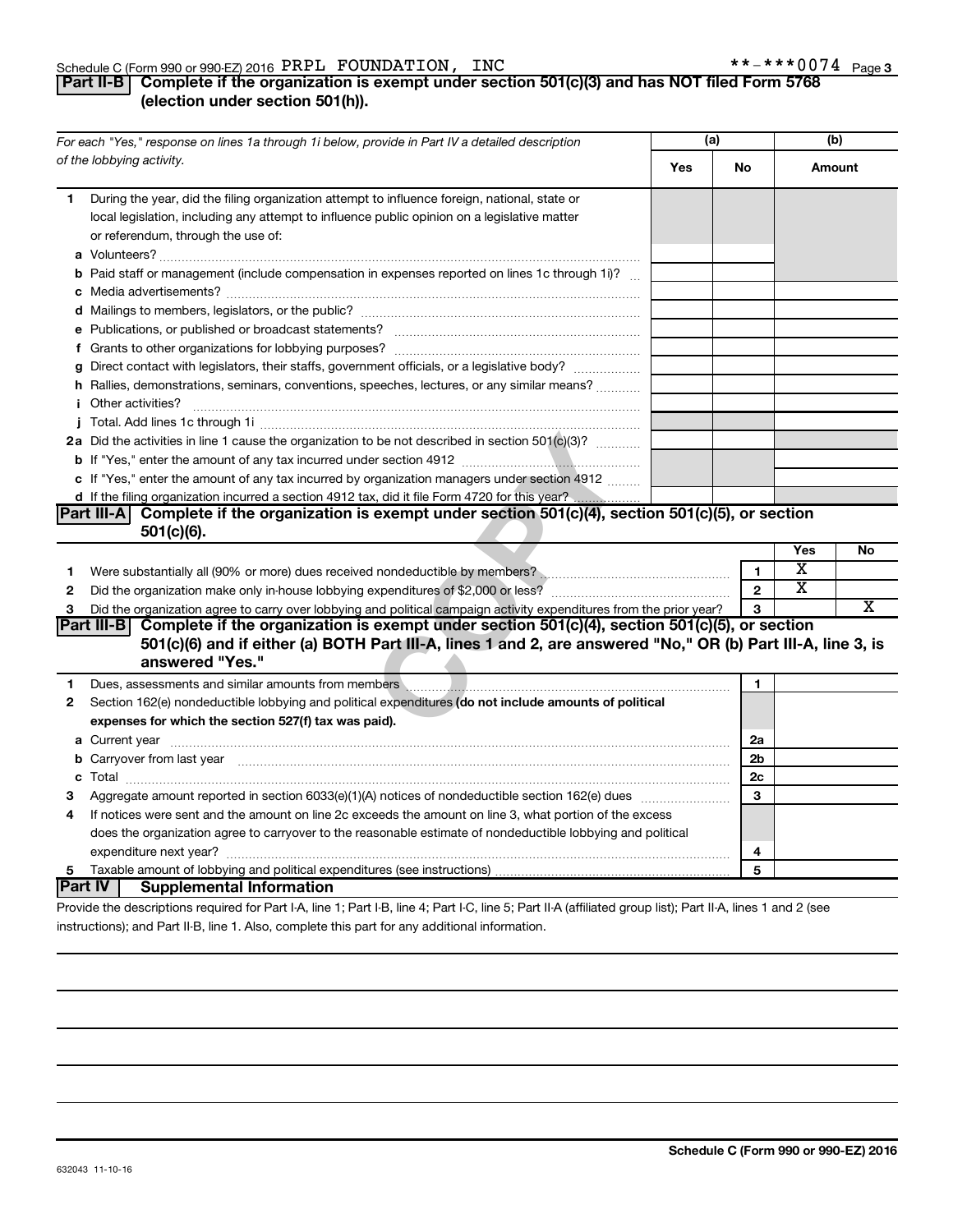| <b>Compensation Information</b><br><b>SCHEDULE J</b><br>(Form 990)<br>For certain Officers, Directors, Trustees, Key Employees, and Highest<br>2016<br><b>Compensated Employees</b><br>Complete if the organization answered "Yes" on Form 990, Part IV, line 23.<br><b>Open to Public</b><br>Attach to Form 990.<br>Department of the Treasury<br>Inspection<br>Information about Schedule J (Form 990) and its instructions is at www.irs.gov/form990.<br><b>Internal Revenue Service</b><br>Name of the organization<br><b>Employer identification number</b><br>**-***0074<br>PRPL FOUNDATION, INC<br><b>Questions Regarding Compensation</b><br>Part I<br>Yes<br>No<br><b>1a</b> Check the appropriate box(es) if the organization provided any of the following to or for a person listed on Form 990,<br>Part VII, Section A, line 1a. Complete Part III to provide any relevant information regarding these items.<br>First-class or charter travel<br>Housing allowance or residence for personal use<br>Travel for companions<br>Payments for business use of personal residence<br>Tax indemnification and gross-up payments<br>Health or social club dues or initiation fees<br>Discretionary spending account<br>Personal services (such as, maid, chauffeur, chef)<br><b>b</b> If any of the boxes on line 1a are checked, did the organization follow a written policy regarding payment or<br>1b<br>Did the organization require substantiation prior to reimbursing or allowing expenses incurred by all directors,<br>2<br>$\mathbf{2}$<br>з<br>Indicate which, if any, of the following the filing organization used to establish the compensation of the organization's<br>CEO/Executive Director. Check all that apply. Do not check any boxes for methods used by a related organization to<br>establish compensation of the CEO/Executive Director, but explain in Part III.<br>Compensation committee<br>Written employment contract<br>Compensation survey or study<br>Independent compensation consultant<br>Approval by the board or compensation committee<br>Form 990 of other organizations<br>During the year, did any person listed on Form 990, Part VII, Section A, line 1a, with respect to the filing<br>4<br>organization or a related organization:<br>х<br>Receive a severance payment or change-of-control payment?<br>4a<br>а<br>$\overline{\text{x}}$<br>4b<br>b<br>$\overline{\texttt{x}}$<br>4c<br>If "Yes" to any of lines 4a-c, list the persons and provide the applicable amounts for each item in Part III.<br>Only section 501(c)(3), 501(c)(4), and 501(c)(29) organizations must complete lines 5-9. |
|----------------------------------------------------------------------------------------------------------------------------------------------------------------------------------------------------------------------------------------------------------------------------------------------------------------------------------------------------------------------------------------------------------------------------------------------------------------------------------------------------------------------------------------------------------------------------------------------------------------------------------------------------------------------------------------------------------------------------------------------------------------------------------------------------------------------------------------------------------------------------------------------------------------------------------------------------------------------------------------------------------------------------------------------------------------------------------------------------------------------------------------------------------------------------------------------------------------------------------------------------------------------------------------------------------------------------------------------------------------------------------------------------------------------------------------------------------------------------------------------------------------------------------------------------------------------------------------------------------------------------------------------------------------------------------------------------------------------------------------------------------------------------------------------------------------------------------------------------------------------------------------------------------------------------------------------------------------------------------------------------------------------------------------------------------------------------------------------------------------------------------------------------------------------------------------------------------------------------------------------------------------------------------------------------------------------------------------------------------------------------------------------------------------------------------------------------------------------------------------------------------------------------------------------------------------------------------------------------------------------------------------------------------|
|                                                                                                                                                                                                                                                                                                                                                                                                                                                                                                                                                                                                                                                                                                                                                                                                                                                                                                                                                                                                                                                                                                                                                                                                                                                                                                                                                                                                                                                                                                                                                                                                                                                                                                                                                                                                                                                                                                                                                                                                                                                                                                                                                                                                                                                                                                                                                                                                                                                                                                                                                                                                                                                          |
|                                                                                                                                                                                                                                                                                                                                                                                                                                                                                                                                                                                                                                                                                                                                                                                                                                                                                                                                                                                                                                                                                                                                                                                                                                                                                                                                                                                                                                                                                                                                                                                                                                                                                                                                                                                                                                                                                                                                                                                                                                                                                                                                                                                                                                                                                                                                                                                                                                                                                                                                                                                                                                                          |
|                                                                                                                                                                                                                                                                                                                                                                                                                                                                                                                                                                                                                                                                                                                                                                                                                                                                                                                                                                                                                                                                                                                                                                                                                                                                                                                                                                                                                                                                                                                                                                                                                                                                                                                                                                                                                                                                                                                                                                                                                                                                                                                                                                                                                                                                                                                                                                                                                                                                                                                                                                                                                                                          |
|                                                                                                                                                                                                                                                                                                                                                                                                                                                                                                                                                                                                                                                                                                                                                                                                                                                                                                                                                                                                                                                                                                                                                                                                                                                                                                                                                                                                                                                                                                                                                                                                                                                                                                                                                                                                                                                                                                                                                                                                                                                                                                                                                                                                                                                                                                                                                                                                                                                                                                                                                                                                                                                          |
|                                                                                                                                                                                                                                                                                                                                                                                                                                                                                                                                                                                                                                                                                                                                                                                                                                                                                                                                                                                                                                                                                                                                                                                                                                                                                                                                                                                                                                                                                                                                                                                                                                                                                                                                                                                                                                                                                                                                                                                                                                                                                                                                                                                                                                                                                                                                                                                                                                                                                                                                                                                                                                                          |
|                                                                                                                                                                                                                                                                                                                                                                                                                                                                                                                                                                                                                                                                                                                                                                                                                                                                                                                                                                                                                                                                                                                                                                                                                                                                                                                                                                                                                                                                                                                                                                                                                                                                                                                                                                                                                                                                                                                                                                                                                                                                                                                                                                                                                                                                                                                                                                                                                                                                                                                                                                                                                                                          |
|                                                                                                                                                                                                                                                                                                                                                                                                                                                                                                                                                                                                                                                                                                                                                                                                                                                                                                                                                                                                                                                                                                                                                                                                                                                                                                                                                                                                                                                                                                                                                                                                                                                                                                                                                                                                                                                                                                                                                                                                                                                                                                                                                                                                                                                                                                                                                                                                                                                                                                                                                                                                                                                          |
|                                                                                                                                                                                                                                                                                                                                                                                                                                                                                                                                                                                                                                                                                                                                                                                                                                                                                                                                                                                                                                                                                                                                                                                                                                                                                                                                                                                                                                                                                                                                                                                                                                                                                                                                                                                                                                                                                                                                                                                                                                                                                                                                                                                                                                                                                                                                                                                                                                                                                                                                                                                                                                                          |
|                                                                                                                                                                                                                                                                                                                                                                                                                                                                                                                                                                                                                                                                                                                                                                                                                                                                                                                                                                                                                                                                                                                                                                                                                                                                                                                                                                                                                                                                                                                                                                                                                                                                                                                                                                                                                                                                                                                                                                                                                                                                                                                                                                                                                                                                                                                                                                                                                                                                                                                                                                                                                                                          |
|                                                                                                                                                                                                                                                                                                                                                                                                                                                                                                                                                                                                                                                                                                                                                                                                                                                                                                                                                                                                                                                                                                                                                                                                                                                                                                                                                                                                                                                                                                                                                                                                                                                                                                                                                                                                                                                                                                                                                                                                                                                                                                                                                                                                                                                                                                                                                                                                                                                                                                                                                                                                                                                          |
|                                                                                                                                                                                                                                                                                                                                                                                                                                                                                                                                                                                                                                                                                                                                                                                                                                                                                                                                                                                                                                                                                                                                                                                                                                                                                                                                                                                                                                                                                                                                                                                                                                                                                                                                                                                                                                                                                                                                                                                                                                                                                                                                                                                                                                                                                                                                                                                                                                                                                                                                                                                                                                                          |
|                                                                                                                                                                                                                                                                                                                                                                                                                                                                                                                                                                                                                                                                                                                                                                                                                                                                                                                                                                                                                                                                                                                                                                                                                                                                                                                                                                                                                                                                                                                                                                                                                                                                                                                                                                                                                                                                                                                                                                                                                                                                                                                                                                                                                                                                                                                                                                                                                                                                                                                                                                                                                                                          |
|                                                                                                                                                                                                                                                                                                                                                                                                                                                                                                                                                                                                                                                                                                                                                                                                                                                                                                                                                                                                                                                                                                                                                                                                                                                                                                                                                                                                                                                                                                                                                                                                                                                                                                                                                                                                                                                                                                                                                                                                                                                                                                                                                                                                                                                                                                                                                                                                                                                                                                                                                                                                                                                          |
|                                                                                                                                                                                                                                                                                                                                                                                                                                                                                                                                                                                                                                                                                                                                                                                                                                                                                                                                                                                                                                                                                                                                                                                                                                                                                                                                                                                                                                                                                                                                                                                                                                                                                                                                                                                                                                                                                                                                                                                                                                                                                                                                                                                                                                                                                                                                                                                                                                                                                                                                                                                                                                                          |
|                                                                                                                                                                                                                                                                                                                                                                                                                                                                                                                                                                                                                                                                                                                                                                                                                                                                                                                                                                                                                                                                                                                                                                                                                                                                                                                                                                                                                                                                                                                                                                                                                                                                                                                                                                                                                                                                                                                                                                                                                                                                                                                                                                                                                                                                                                                                                                                                                                                                                                                                                                                                                                                          |
|                                                                                                                                                                                                                                                                                                                                                                                                                                                                                                                                                                                                                                                                                                                                                                                                                                                                                                                                                                                                                                                                                                                                                                                                                                                                                                                                                                                                                                                                                                                                                                                                                                                                                                                                                                                                                                                                                                                                                                                                                                                                                                                                                                                                                                                                                                                                                                                                                                                                                                                                                                                                                                                          |
|                                                                                                                                                                                                                                                                                                                                                                                                                                                                                                                                                                                                                                                                                                                                                                                                                                                                                                                                                                                                                                                                                                                                                                                                                                                                                                                                                                                                                                                                                                                                                                                                                                                                                                                                                                                                                                                                                                                                                                                                                                                                                                                                                                                                                                                                                                                                                                                                                                                                                                                                                                                                                                                          |
|                                                                                                                                                                                                                                                                                                                                                                                                                                                                                                                                                                                                                                                                                                                                                                                                                                                                                                                                                                                                                                                                                                                                                                                                                                                                                                                                                                                                                                                                                                                                                                                                                                                                                                                                                                                                                                                                                                                                                                                                                                                                                                                                                                                                                                                                                                                                                                                                                                                                                                                                                                                                                                                          |
|                                                                                                                                                                                                                                                                                                                                                                                                                                                                                                                                                                                                                                                                                                                                                                                                                                                                                                                                                                                                                                                                                                                                                                                                                                                                                                                                                                                                                                                                                                                                                                                                                                                                                                                                                                                                                                                                                                                                                                                                                                                                                                                                                                                                                                                                                                                                                                                                                                                                                                                                                                                                                                                          |
|                                                                                                                                                                                                                                                                                                                                                                                                                                                                                                                                                                                                                                                                                                                                                                                                                                                                                                                                                                                                                                                                                                                                                                                                                                                                                                                                                                                                                                                                                                                                                                                                                                                                                                                                                                                                                                                                                                                                                                                                                                                                                                                                                                                                                                                                                                                                                                                                                                                                                                                                                                                                                                                          |
|                                                                                                                                                                                                                                                                                                                                                                                                                                                                                                                                                                                                                                                                                                                                                                                                                                                                                                                                                                                                                                                                                                                                                                                                                                                                                                                                                                                                                                                                                                                                                                                                                                                                                                                                                                                                                                                                                                                                                                                                                                                                                                                                                                                                                                                                                                                                                                                                                                                                                                                                                                                                                                                          |
|                                                                                                                                                                                                                                                                                                                                                                                                                                                                                                                                                                                                                                                                                                                                                                                                                                                                                                                                                                                                                                                                                                                                                                                                                                                                                                                                                                                                                                                                                                                                                                                                                                                                                                                                                                                                                                                                                                                                                                                                                                                                                                                                                                                                                                                                                                                                                                                                                                                                                                                                                                                                                                                          |
|                                                                                                                                                                                                                                                                                                                                                                                                                                                                                                                                                                                                                                                                                                                                                                                                                                                                                                                                                                                                                                                                                                                                                                                                                                                                                                                                                                                                                                                                                                                                                                                                                                                                                                                                                                                                                                                                                                                                                                                                                                                                                                                                                                                                                                                                                                                                                                                                                                                                                                                                                                                                                                                          |
|                                                                                                                                                                                                                                                                                                                                                                                                                                                                                                                                                                                                                                                                                                                                                                                                                                                                                                                                                                                                                                                                                                                                                                                                                                                                                                                                                                                                                                                                                                                                                                                                                                                                                                                                                                                                                                                                                                                                                                                                                                                                                                                                                                                                                                                                                                                                                                                                                                                                                                                                                                                                                                                          |
|                                                                                                                                                                                                                                                                                                                                                                                                                                                                                                                                                                                                                                                                                                                                                                                                                                                                                                                                                                                                                                                                                                                                                                                                                                                                                                                                                                                                                                                                                                                                                                                                                                                                                                                                                                                                                                                                                                                                                                                                                                                                                                                                                                                                                                                                                                                                                                                                                                                                                                                                                                                                                                                          |
|                                                                                                                                                                                                                                                                                                                                                                                                                                                                                                                                                                                                                                                                                                                                                                                                                                                                                                                                                                                                                                                                                                                                                                                                                                                                                                                                                                                                                                                                                                                                                                                                                                                                                                                                                                                                                                                                                                                                                                                                                                                                                                                                                                                                                                                                                                                                                                                                                                                                                                                                                                                                                                                          |
|                                                                                                                                                                                                                                                                                                                                                                                                                                                                                                                                                                                                                                                                                                                                                                                                                                                                                                                                                                                                                                                                                                                                                                                                                                                                                                                                                                                                                                                                                                                                                                                                                                                                                                                                                                                                                                                                                                                                                                                                                                                                                                                                                                                                                                                                                                                                                                                                                                                                                                                                                                                                                                                          |
|                                                                                                                                                                                                                                                                                                                                                                                                                                                                                                                                                                                                                                                                                                                                                                                                                                                                                                                                                                                                                                                                                                                                                                                                                                                                                                                                                                                                                                                                                                                                                                                                                                                                                                                                                                                                                                                                                                                                                                                                                                                                                                                                                                                                                                                                                                                                                                                                                                                                                                                                                                                                                                                          |
|                                                                                                                                                                                                                                                                                                                                                                                                                                                                                                                                                                                                                                                                                                                                                                                                                                                                                                                                                                                                                                                                                                                                                                                                                                                                                                                                                                                                                                                                                                                                                                                                                                                                                                                                                                                                                                                                                                                                                                                                                                                                                                                                                                                                                                                                                                                                                                                                                                                                                                                                                                                                                                                          |
|                                                                                                                                                                                                                                                                                                                                                                                                                                                                                                                                                                                                                                                                                                                                                                                                                                                                                                                                                                                                                                                                                                                                                                                                                                                                                                                                                                                                                                                                                                                                                                                                                                                                                                                                                                                                                                                                                                                                                                                                                                                                                                                                                                                                                                                                                                                                                                                                                                                                                                                                                                                                                                                          |
|                                                                                                                                                                                                                                                                                                                                                                                                                                                                                                                                                                                                                                                                                                                                                                                                                                                                                                                                                                                                                                                                                                                                                                                                                                                                                                                                                                                                                                                                                                                                                                                                                                                                                                                                                                                                                                                                                                                                                                                                                                                                                                                                                                                                                                                                                                                                                                                                                                                                                                                                                                                                                                                          |
|                                                                                                                                                                                                                                                                                                                                                                                                                                                                                                                                                                                                                                                                                                                                                                                                                                                                                                                                                                                                                                                                                                                                                                                                                                                                                                                                                                                                                                                                                                                                                                                                                                                                                                                                                                                                                                                                                                                                                                                                                                                                                                                                                                                                                                                                                                                                                                                                                                                                                                                                                                                                                                                          |
|                                                                                                                                                                                                                                                                                                                                                                                                                                                                                                                                                                                                                                                                                                                                                                                                                                                                                                                                                                                                                                                                                                                                                                                                                                                                                                                                                                                                                                                                                                                                                                                                                                                                                                                                                                                                                                                                                                                                                                                                                                                                                                                                                                                                                                                                                                                                                                                                                                                                                                                                                                                                                                                          |
|                                                                                                                                                                                                                                                                                                                                                                                                                                                                                                                                                                                                                                                                                                                                                                                                                                                                                                                                                                                                                                                                                                                                                                                                                                                                                                                                                                                                                                                                                                                                                                                                                                                                                                                                                                                                                                                                                                                                                                                                                                                                                                                                                                                                                                                                                                                                                                                                                                                                                                                                                                                                                                                          |
| For persons listed on Form 990, Part VII, Section A, line 1a, did the organization pay or accrue any compensation                                                                                                                                                                                                                                                                                                                                                                                                                                                                                                                                                                                                                                                                                                                                                                                                                                                                                                                                                                                                                                                                                                                                                                                                                                                                                                                                                                                                                                                                                                                                                                                                                                                                                                                                                                                                                                                                                                                                                                                                                                                                                                                                                                                                                                                                                                                                                                                                                                                                                                                                        |
| contingent on the revenues of:                                                                                                                                                                                                                                                                                                                                                                                                                                                                                                                                                                                                                                                                                                                                                                                                                                                                                                                                                                                                                                                                                                                                                                                                                                                                                                                                                                                                                                                                                                                                                                                                                                                                                                                                                                                                                                                                                                                                                                                                                                                                                                                                                                                                                                                                                                                                                                                                                                                                                                                                                                                                                           |
| a The organization? <b>Entitled Strategie and Strategie and Strategie and Strategie and Strategie and Strategie and Strategie and Strategie and Strategie and Strategie and Strategie and Strategie and Strategie and Strategie </b><br>5a                                                                                                                                                                                                                                                                                                                                                                                                                                                                                                                                                                                                                                                                                                                                                                                                                                                                                                                                                                                                                                                                                                                                                                                                                                                                                                                                                                                                                                                                                                                                                                                                                                                                                                                                                                                                                                                                                                                                                                                                                                                                                                                                                                                                                                                                                                                                                                                                               |
| 5b                                                                                                                                                                                                                                                                                                                                                                                                                                                                                                                                                                                                                                                                                                                                                                                                                                                                                                                                                                                                                                                                                                                                                                                                                                                                                                                                                                                                                                                                                                                                                                                                                                                                                                                                                                                                                                                                                                                                                                                                                                                                                                                                                                                                                                                                                                                                                                                                                                                                                                                                                                                                                                                       |
| If "Yes" on line 5a or 5b, describe in Part III.                                                                                                                                                                                                                                                                                                                                                                                                                                                                                                                                                                                                                                                                                                                                                                                                                                                                                                                                                                                                                                                                                                                                                                                                                                                                                                                                                                                                                                                                                                                                                                                                                                                                                                                                                                                                                                                                                                                                                                                                                                                                                                                                                                                                                                                                                                                                                                                                                                                                                                                                                                                                         |
| For persons listed on Form 990, Part VII, Section A, line 1a, did the organization pay or accrue any compensation<br>6                                                                                                                                                                                                                                                                                                                                                                                                                                                                                                                                                                                                                                                                                                                                                                                                                                                                                                                                                                                                                                                                                                                                                                                                                                                                                                                                                                                                                                                                                                                                                                                                                                                                                                                                                                                                                                                                                                                                                                                                                                                                                                                                                                                                                                                                                                                                                                                                                                                                                                                                   |
| contingent on the net earnings of:                                                                                                                                                                                                                                                                                                                                                                                                                                                                                                                                                                                                                                                                                                                                                                                                                                                                                                                                                                                                                                                                                                                                                                                                                                                                                                                                                                                                                                                                                                                                                                                                                                                                                                                                                                                                                                                                                                                                                                                                                                                                                                                                                                                                                                                                                                                                                                                                                                                                                                                                                                                                                       |
| a The organization? <b>contracts</b> and contracts are contracted and contract and contract and contract and contract and contract and contract and contract and contract and contract and contract and contract and contract and c<br>6а                                                                                                                                                                                                                                                                                                                                                                                                                                                                                                                                                                                                                                                                                                                                                                                                                                                                                                                                                                                                                                                                                                                                                                                                                                                                                                                                                                                                                                                                                                                                                                                                                                                                                                                                                                                                                                                                                                                                                                                                                                                                                                                                                                                                                                                                                                                                                                                                                |
| 6b                                                                                                                                                                                                                                                                                                                                                                                                                                                                                                                                                                                                                                                                                                                                                                                                                                                                                                                                                                                                                                                                                                                                                                                                                                                                                                                                                                                                                                                                                                                                                                                                                                                                                                                                                                                                                                                                                                                                                                                                                                                                                                                                                                                                                                                                                                                                                                                                                                                                                                                                                                                                                                                       |
| If "Yes" on line 6a or 6b, describe in Part III.                                                                                                                                                                                                                                                                                                                                                                                                                                                                                                                                                                                                                                                                                                                                                                                                                                                                                                                                                                                                                                                                                                                                                                                                                                                                                                                                                                                                                                                                                                                                                                                                                                                                                                                                                                                                                                                                                                                                                                                                                                                                                                                                                                                                                                                                                                                                                                                                                                                                                                                                                                                                         |
| For persons listed on Form 990, Part VII, Section A, line 1a, did the organization provide any nonfixed payments<br>7                                                                                                                                                                                                                                                                                                                                                                                                                                                                                                                                                                                                                                                                                                                                                                                                                                                                                                                                                                                                                                                                                                                                                                                                                                                                                                                                                                                                                                                                                                                                                                                                                                                                                                                                                                                                                                                                                                                                                                                                                                                                                                                                                                                                                                                                                                                                                                                                                                                                                                                                    |
| 7                                                                                                                                                                                                                                                                                                                                                                                                                                                                                                                                                                                                                                                                                                                                                                                                                                                                                                                                                                                                                                                                                                                                                                                                                                                                                                                                                                                                                                                                                                                                                                                                                                                                                                                                                                                                                                                                                                                                                                                                                                                                                                                                                                                                                                                                                                                                                                                                                                                                                                                                                                                                                                                        |
| Were any amounts reported on Form 990, Part VII, paid or accrued pursuant to a contract that was subject to the<br>8                                                                                                                                                                                                                                                                                                                                                                                                                                                                                                                                                                                                                                                                                                                                                                                                                                                                                                                                                                                                                                                                                                                                                                                                                                                                                                                                                                                                                                                                                                                                                                                                                                                                                                                                                                                                                                                                                                                                                                                                                                                                                                                                                                                                                                                                                                                                                                                                                                                                                                                                     |
| 8<br>If "Yes" on line 8, did the organization also follow the rebuttable presumption procedure described in<br>9                                                                                                                                                                                                                                                                                                                                                                                                                                                                                                                                                                                                                                                                                                                                                                                                                                                                                                                                                                                                                                                                                                                                                                                                                                                                                                                                                                                                                                                                                                                                                                                                                                                                                                                                                                                                                                                                                                                                                                                                                                                                                                                                                                                                                                                                                                                                                                                                                                                                                                                                         |
| 9                                                                                                                                                                                                                                                                                                                                                                                                                                                                                                                                                                                                                                                                                                                                                                                                                                                                                                                                                                                                                                                                                                                                                                                                                                                                                                                                                                                                                                                                                                                                                                                                                                                                                                                                                                                                                                                                                                                                                                                                                                                                                                                                                                                                                                                                                                                                                                                                                                                                                                                                                                                                                                                        |
| LHA For Paperwork Reduction Act Notice, see the Instructions for Form 990.<br>Schedule J (Form 990) 2016                                                                                                                                                                                                                                                                                                                                                                                                                                                                                                                                                                                                                                                                                                                                                                                                                                                                                                                                                                                                                                                                                                                                                                                                                                                                                                                                                                                                                                                                                                                                                                                                                                                                                                                                                                                                                                                                                                                                                                                                                                                                                                                                                                                                                                                                                                                                                                                                                                                                                                                                                 |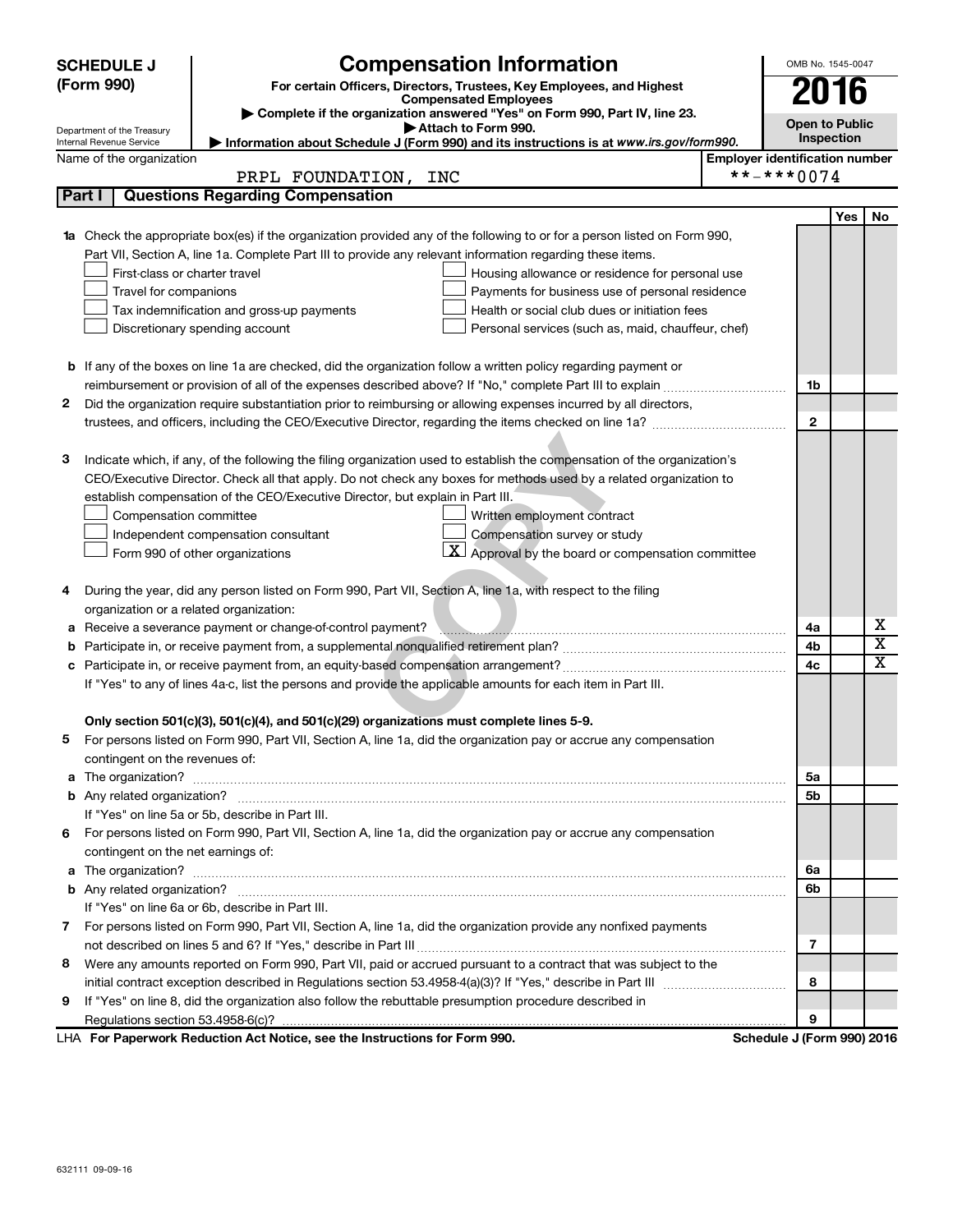**2**

#### Part II | Officers, Directors, Trustees, Key Employees, and Highest Compensated Employees. Use duplicate copies if additional space is needed.

For each individual whose compensation must be reported on Schedule J, report compensation from the organization on row (i) and from related organizations, described in the instructions, on row (ii). Do not list any individuals that aren't listed on Form 990, Part VII.

Note: The sum of columns (B)(i)-(iii) for each listed individual must equal the total amount of Form 990, Part VII, Section A, line 1a, applicable column (D) and (E) amounts for that individual.

|                    |                              |                          | (B) Breakdown of W-2 and/or 1099-MISC compensation |                                           | (C) Retirement and             | (D) Nontaxable              | (E) Total of columns | (F) Compensation                                           |
|--------------------|------------------------------|--------------------------|----------------------------------------------------|-------------------------------------------|--------------------------------|-----------------------------|----------------------|------------------------------------------------------------|
| (A) Name and Title |                              | (i) Base<br>compensation | (ii) Bonus &<br>incentive<br>compensation          | (iii) Other<br>reportable<br>compensation | other deferred<br>compensation | benefits                    | $(B)(i)-(D)$         | in column (B)<br>reported as deferred<br>on prior Form 990 |
| $(1)$ ARTHUR SWIFT | (i)                          | 301,400.                 | $\overline{0}$ .                                   | $\overline{0}$ .                          | $\overline{0}$ .               | $\overline{\mathfrak{o}}$ . | 301,400.             | $\overline{\mathbf{0}}$ .                                  |
| PRESIDENT          | (ii)                         | $\overline{0}$ .         | $\overline{0}$ .                                   | $\overline{0}$ .                          | $\overline{0}$ .               | $\overline{0}$              | $\overline{0}$ .     | $\overline{0}$ .                                           |
|                    | $(\sf{i})$                   |                          |                                                    |                                           |                                |                             |                      |                                                            |
|                    | (ii)                         |                          |                                                    |                                           |                                |                             |                      |                                                            |
|                    | (i)                          |                          |                                                    |                                           |                                |                             |                      |                                                            |
|                    | (ii)                         |                          |                                                    |                                           |                                |                             |                      |                                                            |
|                    | (i)                          |                          |                                                    |                                           |                                |                             |                      |                                                            |
|                    | (ii)                         |                          |                                                    |                                           |                                |                             |                      |                                                            |
|                    | (i)                          |                          |                                                    |                                           |                                |                             |                      |                                                            |
|                    | (ii)                         |                          |                                                    |                                           |                                |                             |                      |                                                            |
|                    | (i)                          |                          |                                                    |                                           |                                |                             |                      |                                                            |
|                    | (ii)                         |                          |                                                    |                                           |                                |                             |                      |                                                            |
|                    | (i)                          |                          |                                                    |                                           |                                |                             |                      |                                                            |
|                    | (ii)                         |                          |                                                    |                                           |                                |                             |                      |                                                            |
|                    | (i)<br>(ii)                  |                          |                                                    |                                           |                                |                             |                      |                                                            |
|                    | (i)                          |                          |                                                    |                                           |                                |                             |                      |                                                            |
|                    | (ii)                         |                          |                                                    |                                           |                                |                             |                      |                                                            |
|                    | (i)                          |                          |                                                    |                                           |                                |                             |                      |                                                            |
|                    | (ii)                         |                          |                                                    |                                           |                                |                             |                      |                                                            |
|                    | (i)                          |                          |                                                    |                                           |                                |                             |                      |                                                            |
|                    | (ii)                         |                          |                                                    |                                           |                                |                             |                      |                                                            |
|                    | (i)                          |                          |                                                    |                                           |                                |                             |                      |                                                            |
|                    | (ii)                         |                          |                                                    |                                           |                                |                             |                      |                                                            |
|                    | (i)                          |                          |                                                    |                                           |                                |                             |                      |                                                            |
|                    | (ii)                         |                          |                                                    |                                           |                                |                             |                      |                                                            |
|                    | (i)                          |                          |                                                    |                                           |                                |                             |                      |                                                            |
|                    | (ii)                         |                          |                                                    |                                           |                                |                             |                      |                                                            |
|                    | (i)                          |                          |                                                    |                                           |                                |                             |                      |                                                            |
|                    | (ii)                         |                          |                                                    |                                           |                                |                             |                      |                                                            |
|                    | $\qquad \qquad \textbf{(i)}$ |                          |                                                    |                                           |                                |                             |                      |                                                            |
|                    | (ii)                         |                          |                                                    |                                           |                                |                             |                      |                                                            |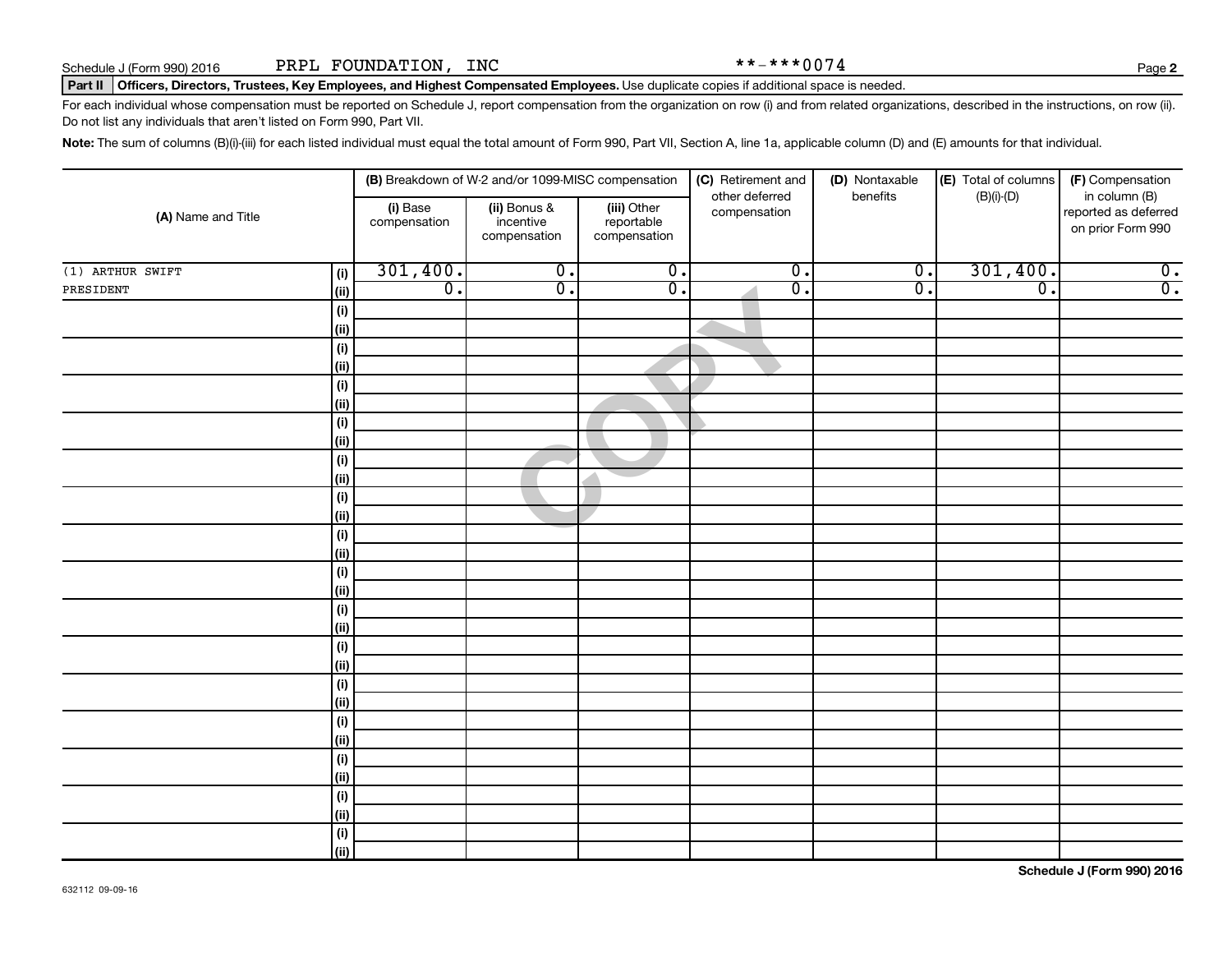#### **Part III Supplemental Information**

Provide the information, explanation, or descriptions required for Part I, lines 1a, 1b, 3, 4a, 4b, 4c, 5a, 5b, 6a, 6b, 7, and 8, and for Part II. Also complete this part for any additional information.

## PART I, LINE 3:

#### THE BOARD OF DIRECTORS APPROVES THE COMPENSATION OF THE PRESIDENT.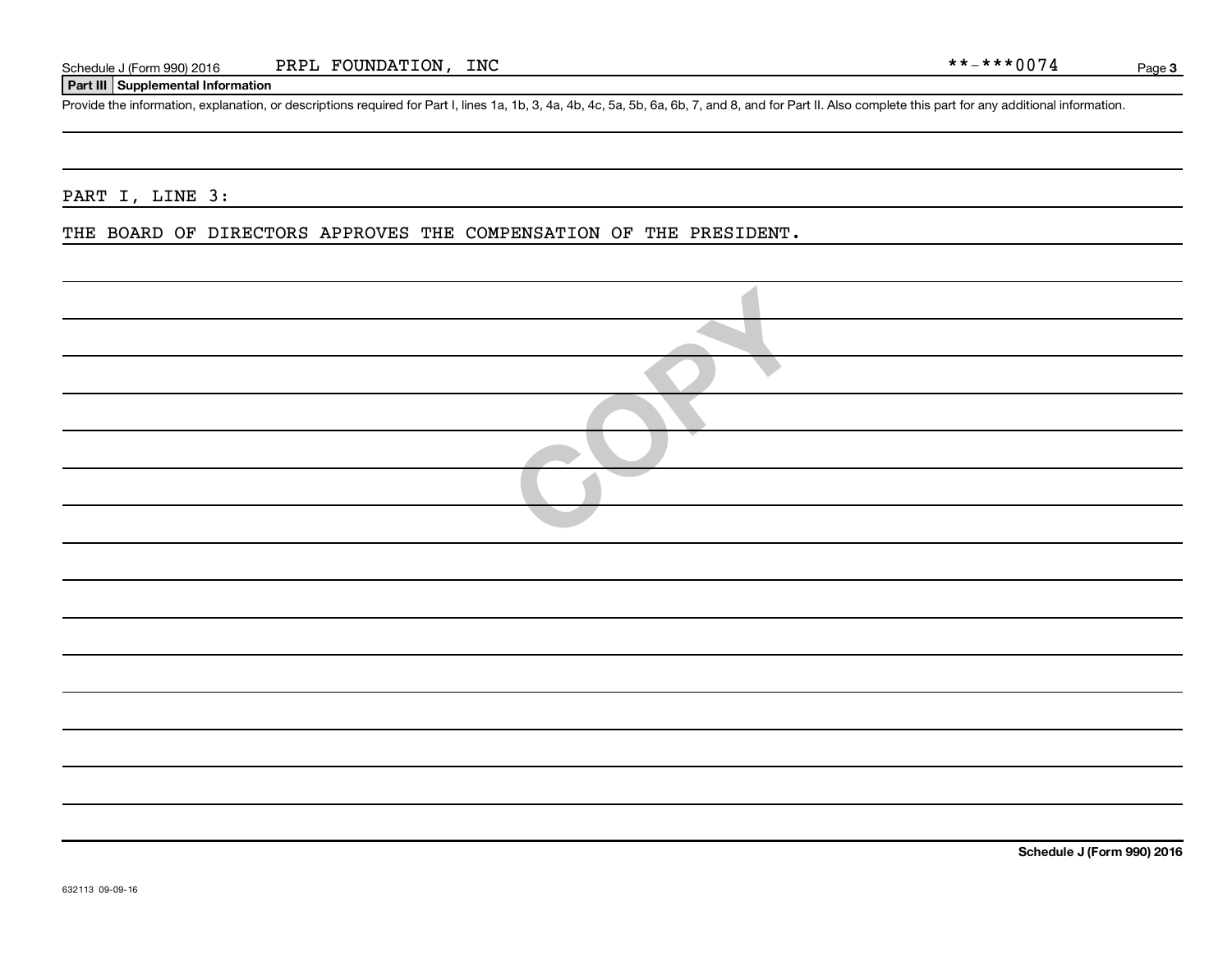| Supplemental Information to Form 990 or 990-EZ<br><b>SCHEDULE O</b><br>Complete to provide information for responses to specific questions on<br>(Form 990 or 990-EZ)<br>Form 990 or 990-EZ or to provide any additional information.<br>Attach to Form 990 or 990-EZ.<br>Department of the Treasury<br>Information about Schedule O (Form 990 or 990-EZ) and its instructions is at WWW.irs.gov/form990.<br>Internal Revenue Service | OMB No. 1545-0047<br><b>Open to Public</b><br>Inspection |  |  |
|---------------------------------------------------------------------------------------------------------------------------------------------------------------------------------------------------------------------------------------------------------------------------------------------------------------------------------------------------------------------------------------------------------------------------------------|----------------------------------------------------------|--|--|
| Name of the organization<br>PRPL FOUNDATION, INC                                                                                                                                                                                                                                                                                                                                                                                      | <b>Employer identification number</b><br>**-***0074      |  |  |
| FORM 990, PART I, LINE 1, DESCRIPTION OF ORGANIZATION MISSION:                                                                                                                                                                                                                                                                                                                                                                        |                                                          |  |  |
| SECURITY, VIRTUALIZATION AND SOFTWARE PORTABILITY. PRLP IS THE                                                                                                                                                                                                                                                                                                                                                                        |                                                          |  |  |
| EMBODIMENT OF A VARIETY OF NEW AND EXISTING COMMUNITY OPEN SOURCE                                                                                                                                                                                                                                                                                                                                                                     |                                                          |  |  |
| PROJECTS TO HELP ADDRESS THESE ISSUES. THE GOAL IS TO PUSH INOOVATION                                                                                                                                                                                                                                                                                                                                                                 |                                                          |  |  |
| IN AREAS RANGING FROM BIG DATA, CLOUD COMPUTING AND ANALYTICS TO                                                                                                                                                                                                                                                                                                                                                                      |                                                          |  |  |
| EMBEDDED DEVICES, INTERNET-OF-THINGS ("IOT" HUBS AND RESIDENTIAL                                                                                                                                                                                                                                                                                                                                                                      |                                                          |  |  |
| GATEWAYS.                                                                                                                                                                                                                                                                                                                                                                                                                             |                                                          |  |  |
| IS BEING CREATED ON THE PRINCIPLE OF PORTABILITY, ALLOWING FOR<br>PRPL                                                                                                                                                                                                                                                                                                                                                                |                                                          |  |  |
| CODE TO BE WRITTEN ONCE, AND DEPLOYED TO MANY DEVICES - REGARDLESS OF                                                                                                                                                                                                                                                                                                                                                                 |                                                          |  |  |
| ARCHITECTURE. BY PUSHING PORTABLE SOFTWARE<br>(JITS, EMULATION, BINARY                                                                                                                                                                                                                                                                                                                                                                |                                                          |  |  |
| TRANSLATION), PRPL ENABLES DEVELOPERS TO INNOVATE ON THEIR CORE                                                                                                                                                                                                                                                                                                                                                                       |                                                          |  |  |
| STRENGTHS.                                                                                                                                                                                                                                                                                                                                                                                                                            |                                                          |  |  |
| THE PRPL FOUNDATION, ("FOUNDATION") IS AN OPEN-SOURCE,                                                                                                                                                                                                                                                                                                                                                                                |                                                          |  |  |
| COMMUNITY-DRIVEN, COLLABORATIVE, ORGANIZATION.<br>IT MAINLY TARGETS AND                                                                                                                                                                                                                                                                                                                                                               |                                                          |  |  |
| SUPPORTS THE MIPS ARCHITECTURE - BUT IT IS OPEN TO ALL - WITH A FOCUS                                                                                                                                                                                                                                                                                                                                                                 |                                                          |  |  |
| ON ENABLING NEXT-GENERATION DATACENTER-TO-DEVICE PORTABLE SOFTWARE AND                                                                                                                                                                                                                                                                                                                                                                |                                                          |  |  |
| VIRTUALIZED ARCHITECTURES.                                                                                                                                                                                                                                                                                                                                                                                                            |                                                          |  |  |
| ONE OF THE STARTING POINTS OF PRPL IS PULLING TOGETHER MIPS ECOSYSTEM                                                                                                                                                                                                                                                                                                                                                                 |                                                          |  |  |
| PARTNERS AND RESOURCES UNDER ONE UMBRELLA TO NURTURE COLLABORATION AND                                                                                                                                                                                                                                                                                                                                                                |                                                          |  |  |
| OPENNESS, REDUCE DUPLICATION OF EFFORT, AND SHARE THE BENEFITS WITH                                                                                                                                                                                                                                                                                                                                                                   |                                                          |  |  |
| EVERYBODY.                                                                                                                                                                                                                                                                                                                                                                                                                            |                                                          |  |  |
| ONE OF THE KEY ECOSYSTEM REQUIREMENTS FOR THE INTERNET-OF-THINGS TO BE                                                                                                                                                                                                                                                                                                                                                                |                                                          |  |  |
| SUCCESSFUL IS A REDUCED DEPENDENCY ON INSTRUCTION SET ARCHITECTURE                                                                                                                                                                                                                                                                                                                                                                    |                                                          |  |  |
| ("ISA") COMPATIBILITY. WITH SO MANY TYPES OF DEVICES - FROM DATACENTER                                                                                                                                                                                                                                                                                                                                                                |                                                          |  |  |
| TO EMBEDDED - THERE'S A NEED TO ENSURE FRAGMENTATION DOESN'T GET IN THE                                                                                                                                                                                                                                                                                                                                                               |                                                          |  |  |
| WAY OF INNOVATION.                                                                                                                                                                                                                                                                                                                                                                                                                    |                                                          |  |  |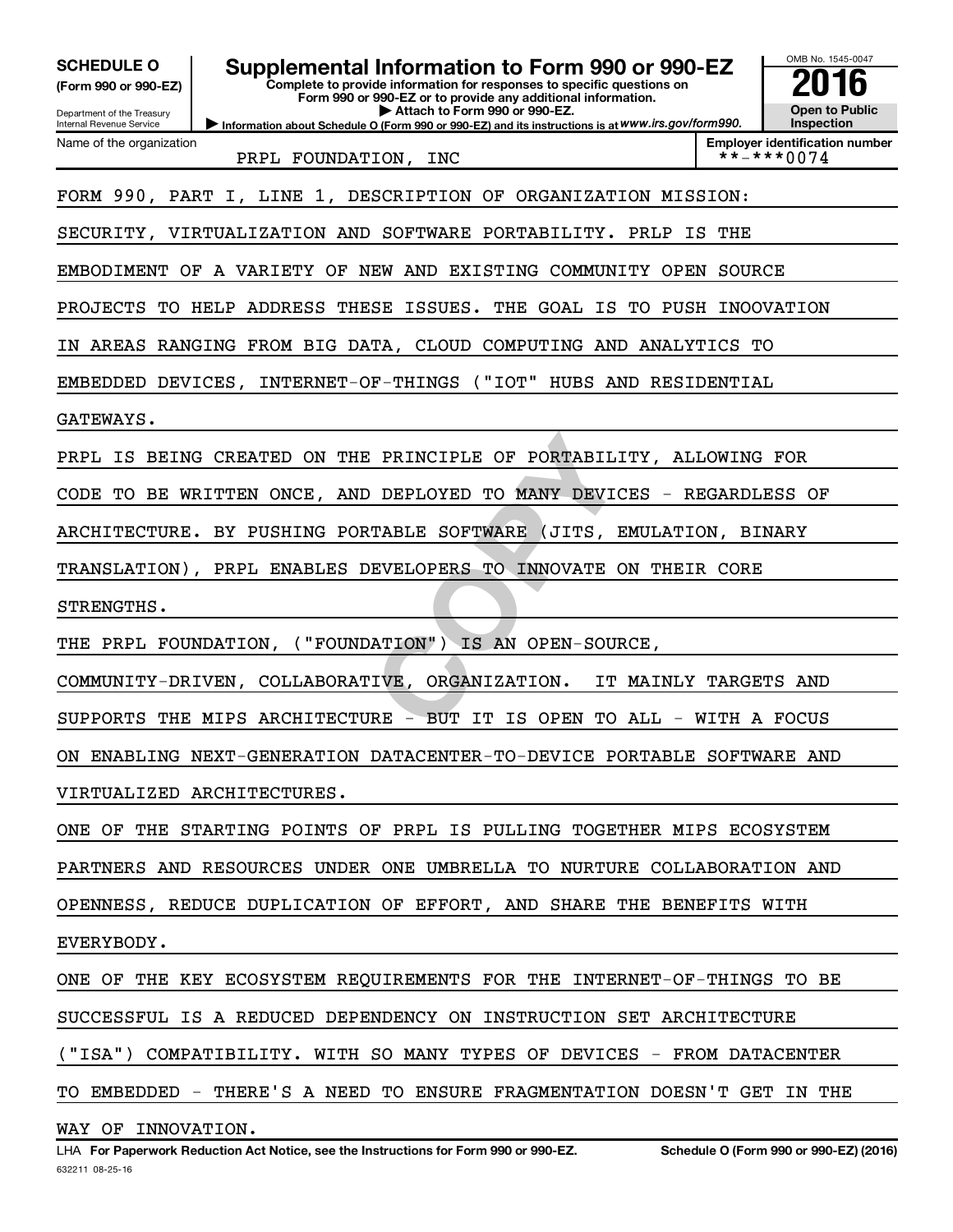| Schedule O (Form 990 or 990-EZ) (2016)                                  | Page 2                                              |
|-------------------------------------------------------------------------|-----------------------------------------------------|
| Name of the organization<br>PRPL FOUNDATION, INC                        | <b>Employer identification number</b><br>**-***0074 |
| IN ADDITION, THERE IS A NEED ACROSS MARKETS FOR BETTER SECURITY AND     |                                                     |
| FASTER DEPLOYMENT OF DEVICES - WHICH VIRTUALIZATION CAN ACHIEVE - GIVEN |                                                     |
| THE RIGHT SOFTWARE ECOSYSTEM. VIRTUALIZATION ALSO ALLOWS FOR BEST USE   |                                                     |
| OF PROCESSOR RESOURCES FOR NEXT-GENERATION BIG DATA NEEDS - AND AS A    |                                                     |
| DEDICATED COMMUNITY PRPL SUPPORTS CONTINUED DEVELOPMENT OF THE          |                                                     |
| ECOSYSTEM AND INFRASTRUCTURE.                                           |                                                     |
| ONE SUCH PROJECT IS OPENWRT - A PHENOMENAL COMMUNITY PROJECT THAT WE    |                                                     |
| BELIEVE CAN BENEFIT FROM MORE ATTENTION FOR FEATURES SUCH AS            |                                                     |
| CARRIER-GRADE CONTAINERS, SECURE UPDATES AND BETTER PACKAGE MANAGEMENT  |                                                     |
| FOR NEXT-GENERATION RESIDENTIAL GATEWAYS.                               |                                                     |
| PRPL IS BRINGING TOGETHER INDUSTRY MINDSHARE TO COMPLEMENT THE IOT      |                                                     |
| ECOSYSTEM - FROM 'DATACENTER TO DEVICE'. IT WILL ALLOW MEMBER           |                                                     |
| COMPANIES TO FOCUS ON THEIR INNOVATION ON CORE STRENGTHS AND PRODUCTS,  |                                                     |
| AND LEAVE THE ENABLEMENT TO THE PRPL COMMUNITY. FOR DEVELOPERS, THIS    |                                                     |
| MEANS BEING ABLE TO OBSERVE A HOLISTIC VIEW OF THE VERTICAL ECOSYSTEM,  |                                                     |
| CODE ONCE - AND DEPLOY ON MANY, AND FOCUS ON WRITING HIGH-QUALITY CODE. |                                                     |
|                                                                         |                                                     |
| FORM 990, PART III, LINE 1, DESCRIPTION OF ORGANIZATION MISSION:        |                                                     |
| SOFTWARE AND VIRTUALIZED ARCHITECTURES, AND (B) UNDERTAKE SUCH OTHER    |                                                     |
| ACTIVITIES AS MAY FROM TIME TO TIME BE APPROPRIATE TO FURTHER THE       |                                                     |
| PURPOSES AND ACHIEVE THE GOALS SET FORTH ABOVE. THE MISSION OF THE      |                                                     |
|                                                                         |                                                     |

FOUNDATION MAY ONLY BE AMENDED BY A UNANIMOUS VOTE OF ALL OF PLATINUM

DIRECTORS.

FORM 990, PART VI, SECTION A, LINE 3:

THE ORGANIZATION DELEGATES THE MAJORITY OF OPERATIONS DUTIES TO THE

MANAGEMENT COMPANY, VIRTUAL INC, INCLUDING BUT NOT LIMITED TO

ADMINISTRATION OF THE MAJORITY OF MEETINGS, ASSISTANCE WITH MEMBERSHIP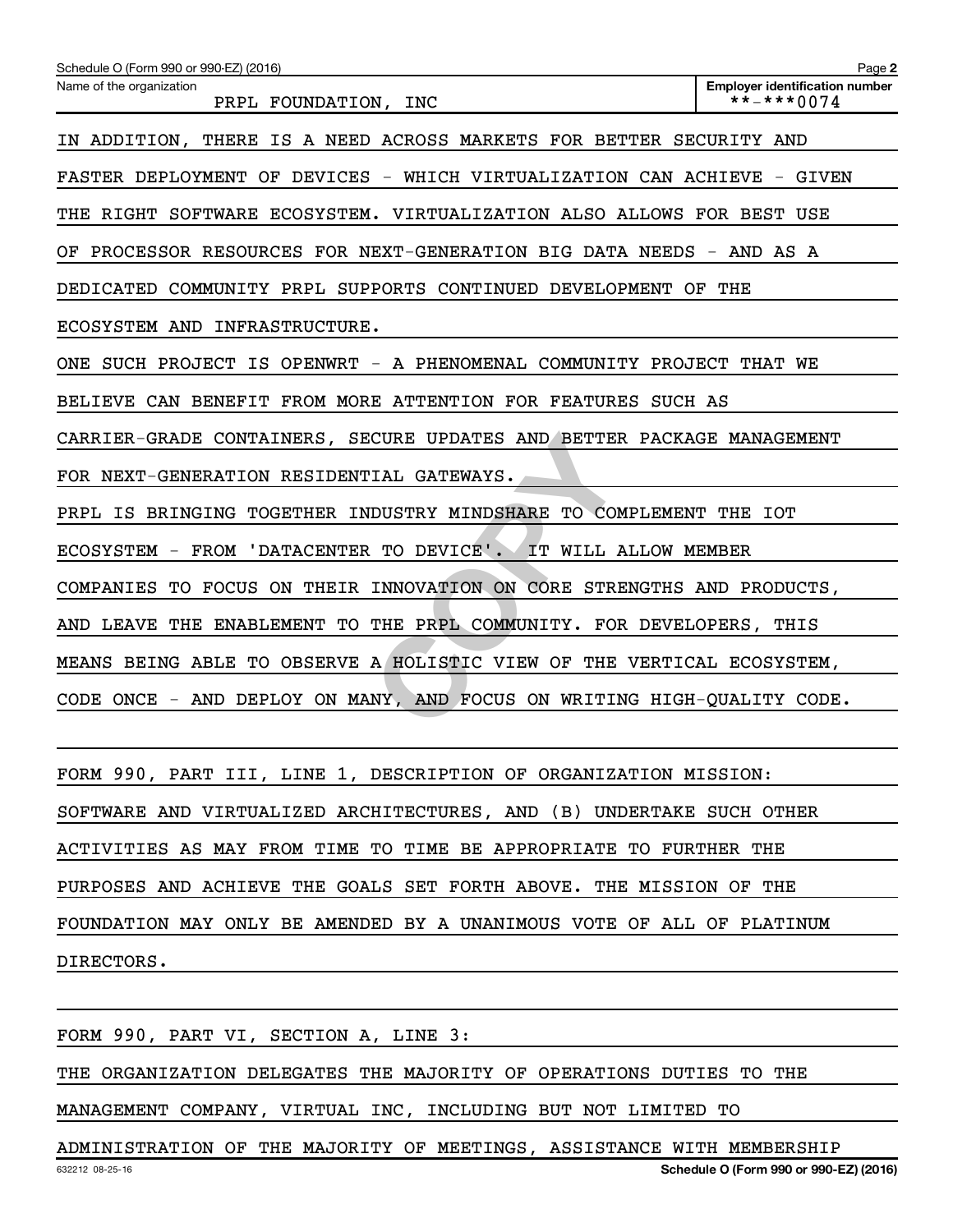PRPL FOUNDATION, INC  $\begin{array}{ccc} & & \text{**--**+0074} \end{array}$ 

DUTIES AND ALL FINANCIAL DUTIES.

FORM 990, PART VI, SECTION A, LINE 6:

THE FOUNDATION SHALL INITIALLY HAVE FOUR CLASSES OF MEMBERSHIP: PLATINUM MEMBERS, GOLD MEMBERS, SILVER MEMBERS, AND INDIVIDUAL/ACADEMIA MEMBERS. THE NUMBER OF PLATINUM MEMBERS SHALL BE LIMITED TO EIGHT MEMBERS. THE NUMBER OF GOLD MEMBERS, SLIVER MEMBERS AND INDIVIDUAL/ACADEMIA MEMBERS ARE UNLIMITED.

FORM 990, PART VI, SECTION A, LINE 7A:

FINE 7A:<br>
SECTION 4.3, THE BOARD SHA<br>
ECTION PROCEDURES FOR THE D<br>
THE NATURE, SIZE, AND OPERA<br>
ONABLE MEANS FOR MEMBERS OF<br>
CTION AS A DIRECTOR, A REAS<br>
TO THE MEMBERS THE NOMINEE<br>
NEE'S CANDIDACY (IF REQUEST<br>
ALLER'S CAN SUBJECT TO THE PROVISIONS OF SECTION 4.3, THE BOARD SHALL ESTABLISH REASONABLE NOMINATION AND ELECTION PROCEDURES FOR THE DIRECTORS ELECTED BY ANY CLASS OF MEMBERS, GIVEN THE NATURE, SIZE, AND OPERATIONS OF THE FOUNDATION, INCLUDING A REASONABLE MEANS FOR MEMBERS OF APPROPRIATE CLASSES TO NOMINATE A PERSON FOR ELECTION AS A DIRECTOR, A REASONABLE OPPORTUNITY FOR A NOMINEE TO COMMUNICATE TO THE MEMBERS THE NOMINEE'S QUALIFICATIONS AND THE REASONS FOR THE NOMINEE'S CANDIDACY (IF REQUESTED BY SUCH NOMINEE), A REASONABLE OPPORTUNITY FOR ALL NOMINEES TO SOLICIT VOTES (IF REQUESTED BY ANY SUCH NOMINEE), AND A REASONABLE OPPORTUNITY FOR ALL MEMBERS ENTITLED TO VOTE THEREON TO CHOOSE AMONG THE NOMINEES.

FORM 990, PART VI, SECTION B, LINE 11B:

THE COMPLETED FORM 990 IS PROVIDED TO THE BOARD TO VOTE ON PRIOR TO FILING.

632212 08-25-16 **Schedule O (Form 990 or 990-EZ) (2016)** FORM 990, PART VI, SECTION B, LINE 15: DIRECTORS SHALL NOT RECEIVE ANY STATED SALARY OR REIMBURSEMENTS FOR THEIR SERVICES AS DIRECTORS; PROVIDED THAT, BY RESOLUTION OF A MAJORITY OF THE BOARD, THE FOUNDATION MAY REIMBURSE DIRECTORS FOR EXPENSES INCURRED WHILE ACTING ON BEHALF OF THE FOUNDATION AND/OR EXPENSES INCURRED IN ATTENDING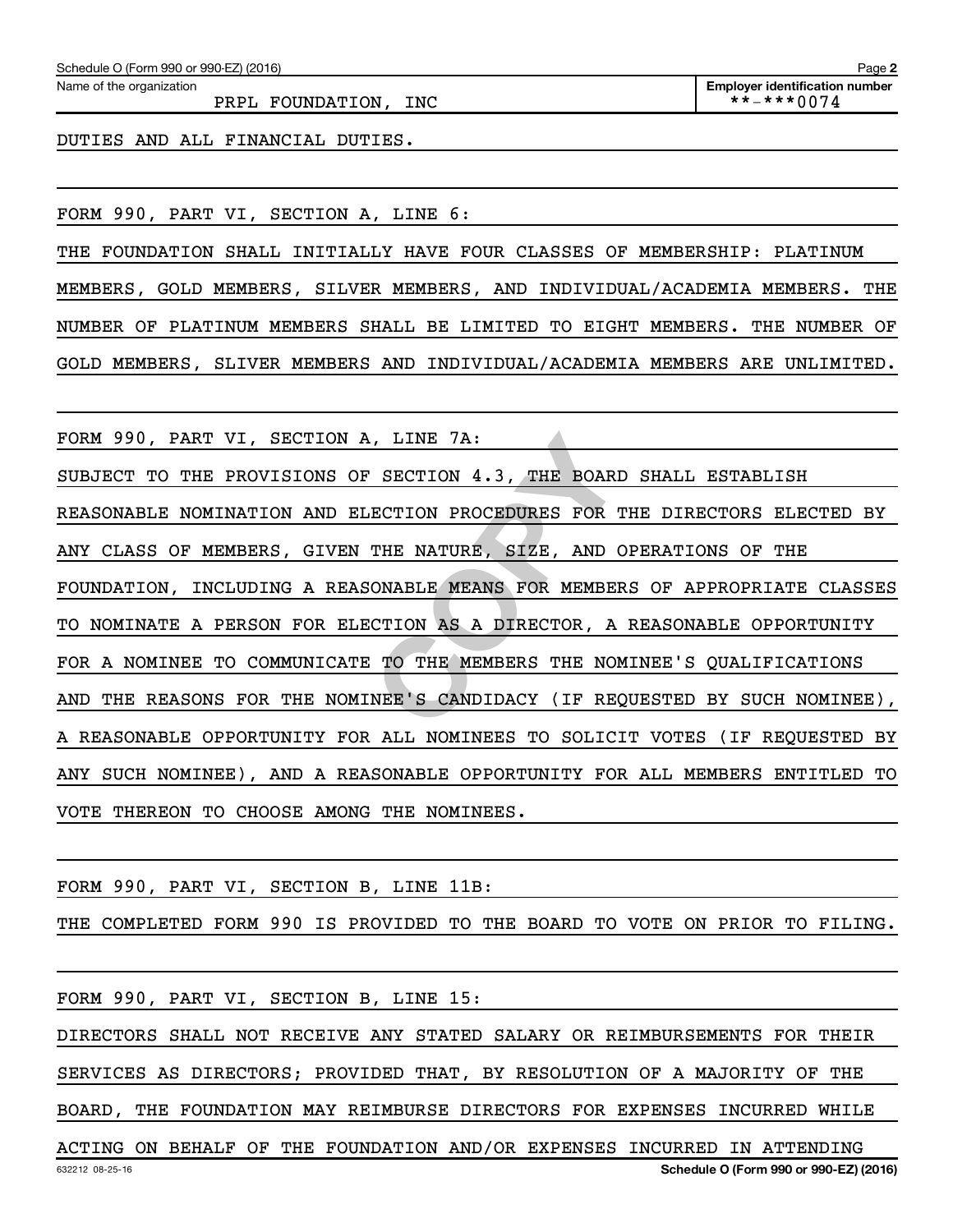| Schedule O (Form 990 or 990-EZ) (2016)                                  | Page 2                                                    |
|-------------------------------------------------------------------------|-----------------------------------------------------------|
| Name of the organization<br>PRPL FOUNDATION, INC                        | <b>Employer identification number</b><br>$***$ + * * 0074 |
| MEETINGS OF THE BOARD, IN SUCH AMOUNTS AS THE BOARD MAY DETERMINE TO BE |                                                           |
| APPROPRIATE.                                                            |                                                           |
|                                                                         |                                                           |
| FORM 990, PART VI, SECTION C, LINE 19:                                  |                                                           |
| PRPL PUBLICLY SHARES THEIR TAX INFORMATION AND FINANCIAL STATEMENTS.    |                                                           |
| FORM 990, PART IX, LINE 11G, OTHER FEES:                                |                                                           |
| OTHER MANAGEMENT SUPPORT                                                | 373,686.                                                  |
| TOTAL OTHER FEES ON FORM 990, PART IX, LINE 11G, COL A                  | 373,686.                                                  |
|                                                                         |                                                           |
|                                                                         |                                                           |
|                                                                         |                                                           |
|                                                                         |                                                           |
|                                                                         |                                                           |
|                                                                         |                                                           |
|                                                                         |                                                           |
|                                                                         |                                                           |
|                                                                         |                                                           |
|                                                                         |                                                           |
|                                                                         |                                                           |
|                                                                         |                                                           |
|                                                                         |                                                           |
|                                                                         |                                                           |
|                                                                         |                                                           |
|                                                                         |                                                           |
|                                                                         |                                                           |
|                                                                         |                                                           |
|                                                                         |                                                           |